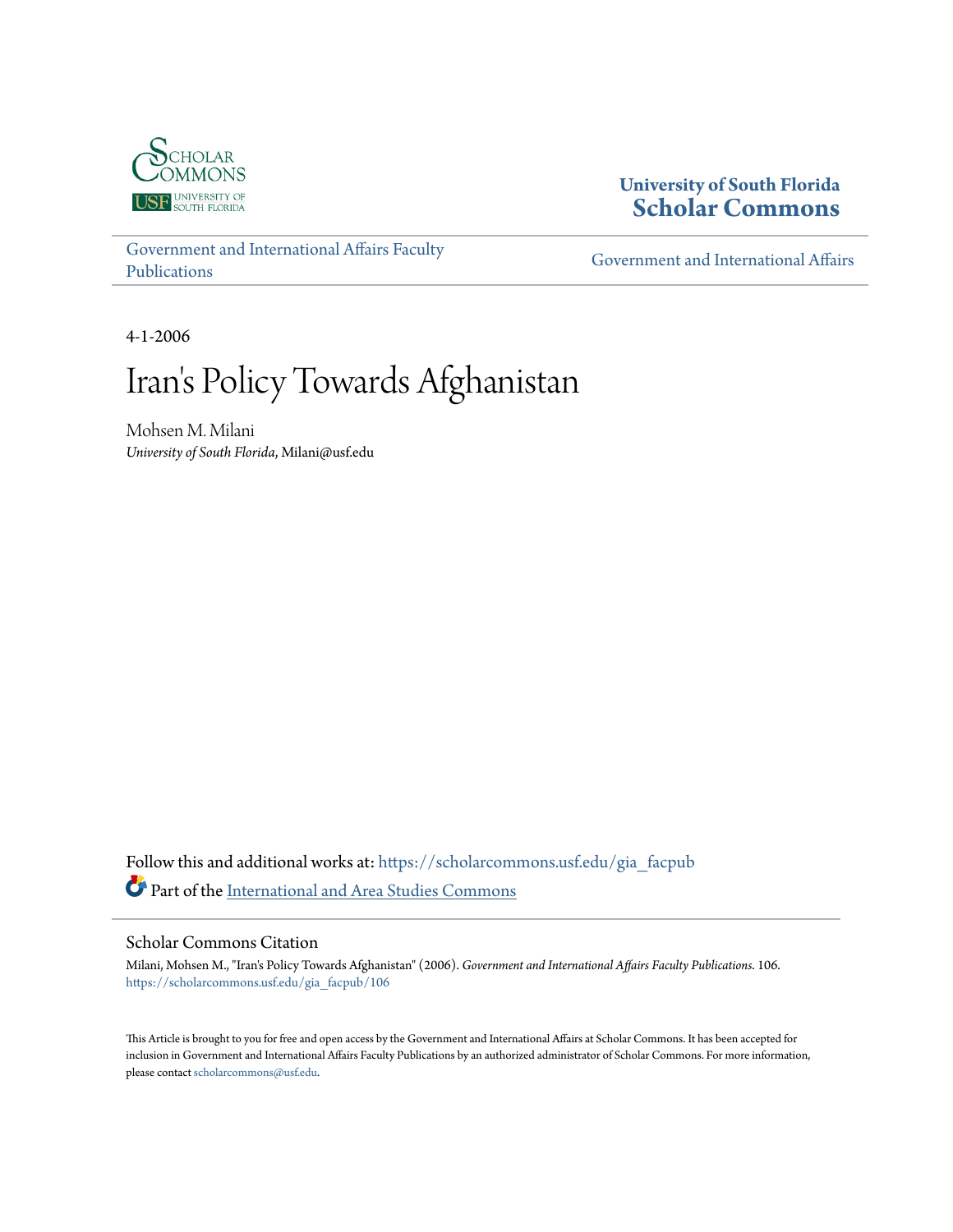

Iran's Policy Towards Afghanistan Author(s): Mohsen M. Milani Source: Middle East Journal, Vol. 60, No. 2 (Spring, 2006), pp. 235-256 Published by: [Middle East Institute](http://www.jstor.org/action/showPublisher?publisherCode=mei) Stable URL: [http://www.jstor.org/stable/4330248](http://www.jstor.org/stable/4330248?origin=JSTOR-pdf) Accessed: 20/05/2011 12:37

Your use of the JSTOR archive indicates your acceptance of JSTOR's Terms and Conditions of Use, available at <http://www.jstor.org/page/info/about/policies/terms.jsp>. JSTOR's Terms and Conditions of Use provides, in part, that unless you have obtained prior permission, you may not download an entire issue of a journal or multiple copies of articles, and you may use content in the JSTOR archive only for your personal, non-commercial use.

Please contact the publisher regarding any further use of this work. Publisher contact information may be obtained at [http://www.jstor.org/action/showPublisher?publisherCode=mei.](http://www.jstor.org/action/showPublisher?publisherCode=mei) .

Each copy of any part of a JSTOR transmission must contain the same copyright notice that appears on the screen or printed page of such transmission.

JSTOR is a not-for-profit service that helps scholars, researchers, and students discover, use, and build upon a wide range of content in a trusted digital archive. We use information technology and tools to increase productivity and facilitate new forms of scholarship. For more information about JSTOR, please contact support@jstor.org.



*Middle East Institute* is collaborating with JSTOR to digitize, preserve and extend access to *Middle East Journal.*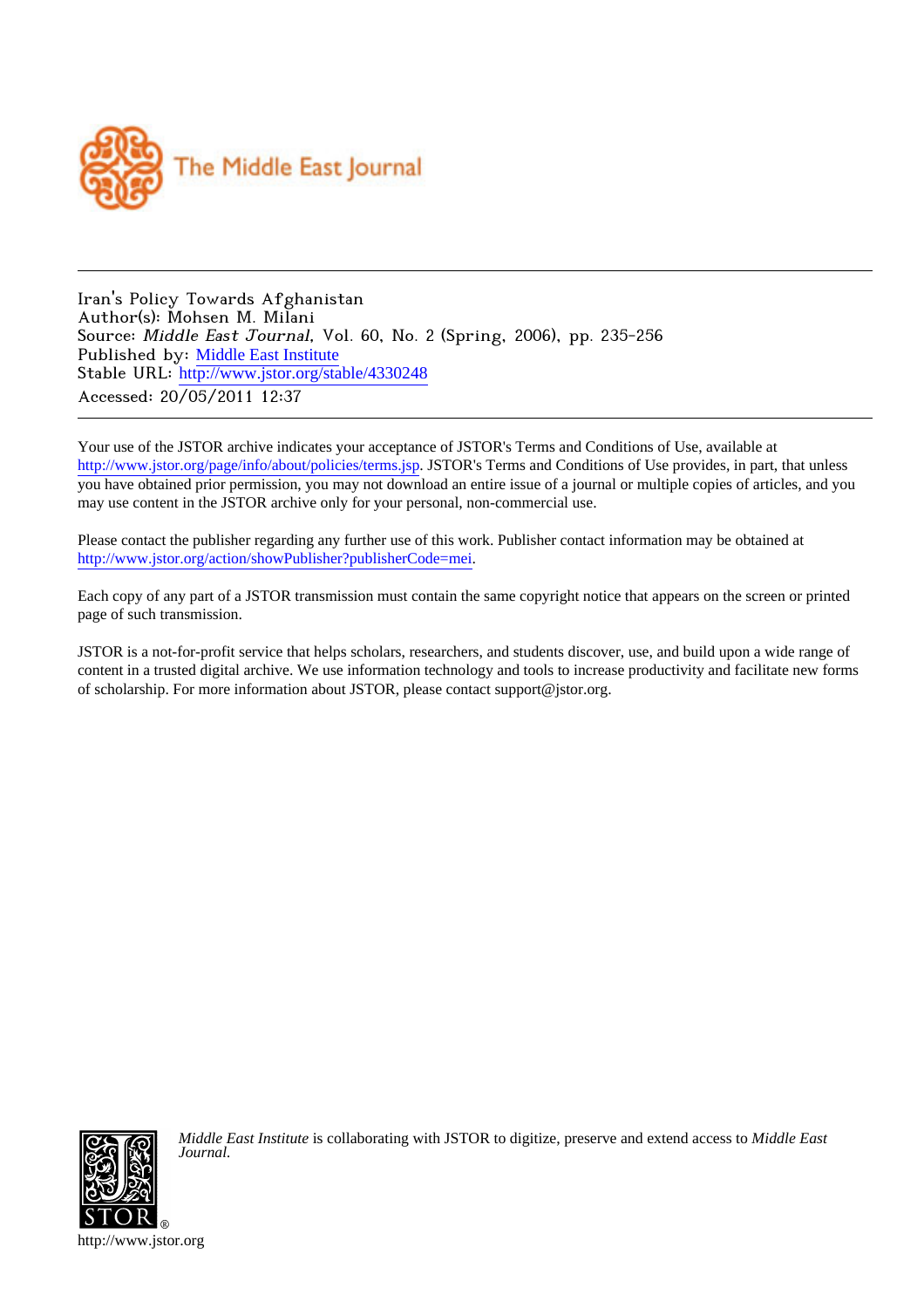# **Iran's Policy Towards Afghanistan**

**Mohsen M. Milani** 

**Since 1979, Iran's objectives in Afghanistan have changed as Afghanistan's domestic landscape changed. Still, Iran has consistently sought to see a stable and independent Afghanistan, with Herat as a buffer zone and with a Tehran**friendly government in Kabul, a government that reflects the rich ethnic diversity **of the country. Toward those and other goals, Iran has created "spheres of influence" inside Afghanistan. During the Soviet occupation (1979-88), Iran created an "ideological sphere of influence" by empowering the Shi'ites. Iran then created a "political sphere of influence" by unifying the Dari/Persian**speaking minorities, who ascended to power. Iranian policies added fuel to the **ferocious civil war in the 1990s. Astonishingly slow to recognize the threat posed by the Taliban, Iran helped create a "sphere of resistance " to counter the "Kabul-Islamabad-Riyadh " axis by supporting the Northern Alliance. Since the liberation of Afghanistan, Iran has also established an "economic sphere of influence " by engaging in the reconstruction ofAfghanistan. Today, Iran's goals are to pressure the Afghan government to distance itselffrom Washington, andfor Iran to become the hub for the transit of goods and services between the Persian Gulf and Afghanistan, Central Asia, India, and China. While Iran has been guilty of**  extremism and adventurism in some critical aspects of its foreign policy, its overall **Afghan policy has contributed more to moderation and stability than to extremism and instability.** 

**<sup>T</sup>here is considerable consensus among experts that Iran has played an important role in the tumultuous events in Afghanistan since the brutal occupation of that country by the Soviet Army in 1979. What is being debated is the exact impact, and consequences, of that role. What follows is a contribution to this lingering debate.** 

**Since its founding, the Islamic Republic of Iran has developed a security-centered, two-layered foreign policy to expand and protect its interests as well as to neutralize the perceived threat posed by the United States, a threat Tehran has consistently regarded as existential. The foundation of this foreign policy is based on the** 

**MIDDLE EAST JOURNAL \* VOLUME 60, NO. 2, SPRING 2006** 

**Mohsen M. Milani is a Professor of Politics and Chair of the Department of Government and International Affairs at the University of South Florida in Tampa, Florida (http:www.cas.usf.edu.edu/GIA/ milani\_mohsen.htm). Different parts of this article were presented to the National Defense University, the Woodrow Wilson International Center for Scholars in Washington, and Stanford University. Many thanks to Drs. Judi Yaphe, Halah Esfandiyari, and Robert Crews for inviting me to their respective institutions. I am grateful to Mr. Eric Wolters, my talented Graduate Assistant, for his valuable assistance, and to Professors Richard Norton, Seyyed Vali Nasr, and Dr. Marvin Weinbaum for reading the entire article and making insightful suggestions. The author is solely responsible for the contents of the article.**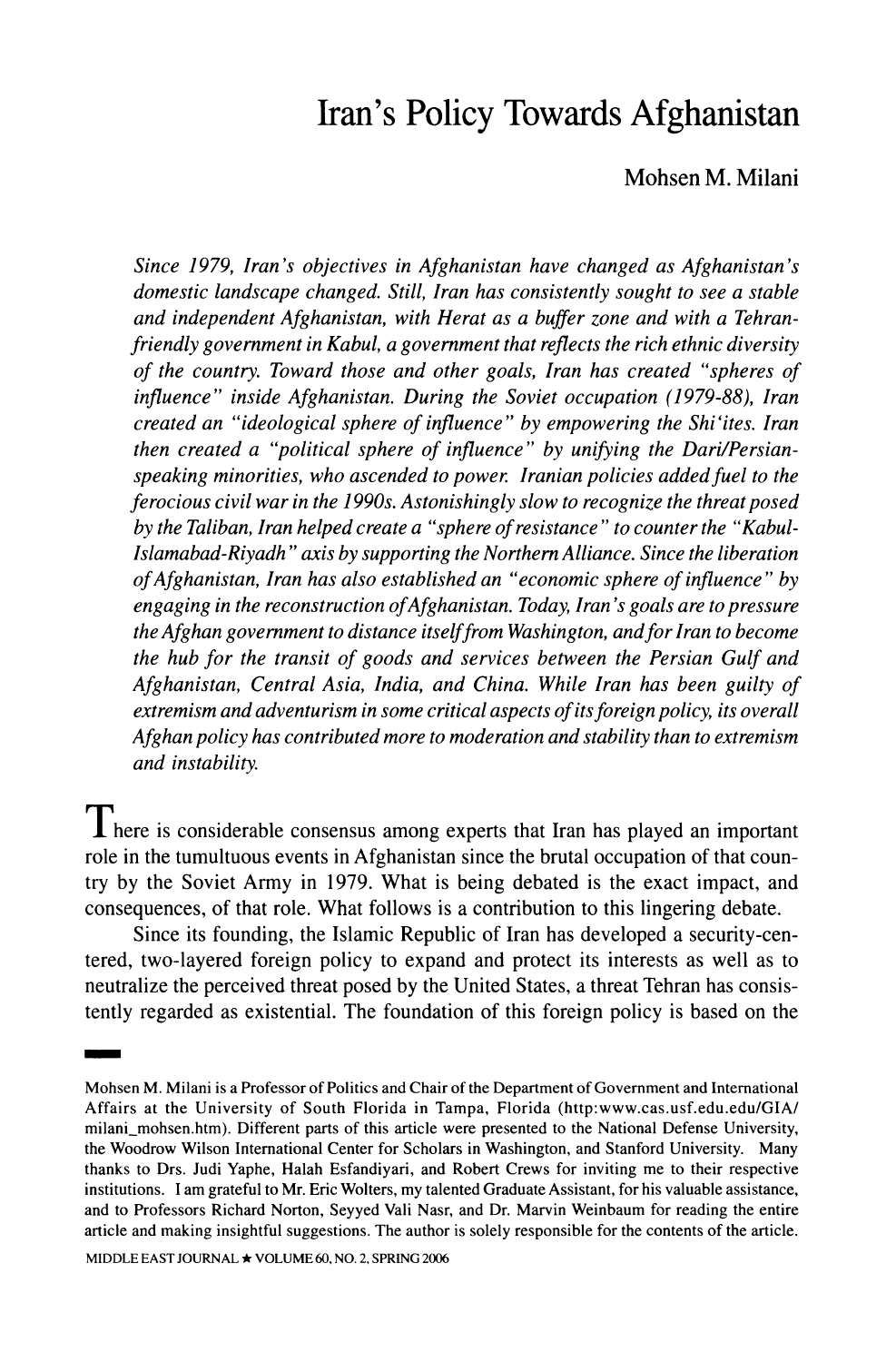**pragmatic recognition of the existence of a colossal power differential, particularly in the military arena, between Iran and the US. Iran has persistently sought not to allow hostile bilateral relations to descend into a military confrontation between the two countries. Additionally, in an effort to build an effective deterrent against the US, Iran has developed unconventional and asymmetric strategies in both its military and foreign policy arenas. One such strategy is to create "spheres of influence," buffer zones, as well as a web of both informal and formal, underground and open organizations around Iran's troubled neighborhood, and beyond its borders. This strategy allows Iran to project its power and enhance its interests, support Islamic movements, create a defensive and sometimes invisible wall outside its borders, and position its friendly forces and proxies beyond its borders against those who threaten its own survival. In its policy toward Afghanistan since 1979, Iran has employed the most important elements of this strategy and has created different kinds of "spheres of influence" in that country.** 

#### **CREATING AN IDEOLOGICAL SPHERE OF INFLUENCE, 1979-88**

**In July of 1973, Afghan King Zaher Shah (1933-73) was overthrown in a coup staged by Muhammad Daud Khan, who then demolished the monarchy, established a republic, and began flirting with Moscow.' For Muhammad Reza Shah Pahlavi of Iran (1941-79), the coup was as an ominous sign of Soviet machinations to dominate Afghanistan. At first, he contemplated organizing a rebellion from Western Afghanistan to restore the monarchy.2 He quickly abandoned the plan, however, largely because he viewed Zaher Shah to be disgustingly timid and inept, even though he reportedly provided limited financial support for the exiled king in Italy.3 He ultimately opted to appease Daud by offering Kabul a lucrative assistance package in 1974.4 Ironically, as Daud was moving closer to Iran, he was overthrown by a coup in April of 1978, and nine months later, Muhammad Reza Shah, too, was dethroned by a popular revolution that elevated Ayatollah Rouhollah Khomeini to power.'** 

**<sup>1.</sup> See Hafizullah Emadi, State, Revolution and Superpowers in Afghanistan (New York: Praeger, 1990).** 

**<sup>2.</sup> Assadollah Alam, Khofteghohay-e Man Ba Shah [My Conversations with the Shah] Vol. II, (Tehran: Tarh-e Nou, 1992), pp. 490, 491 and 495.** 

**<sup>3.</sup> According toAlam, the Shah ordered him to pay \$10,000 per month to Zaher Shah in Italy and to buy the exiled King a house as well. The money was to come from the Iranian government's "secret budget." Alam is rather ambiguous about whether the exiled King received the financial support from Iran. Alam, Khofteghohay, pp. 569 and 537-538.** 

**<sup>4.</sup> See Abdulreza H. Mahdavi, Siyasat-e Kharege-ye Iran Dar Douran-e Pahlavi [Iran's Foreign Policy During the Pahlavi Era] (Tehran: Alborz, 1979), pp. 471-473.** 

**<sup>5.</sup> Harrison argued that the Shah's policies "triggered the chain of events culminating in the overthrow of the Mohammad Daud regime." See Selig S. Harrison, "The Shah, Not Kremlin, Touched off Afghan Coup," The Washington Post, May 13, 1979.**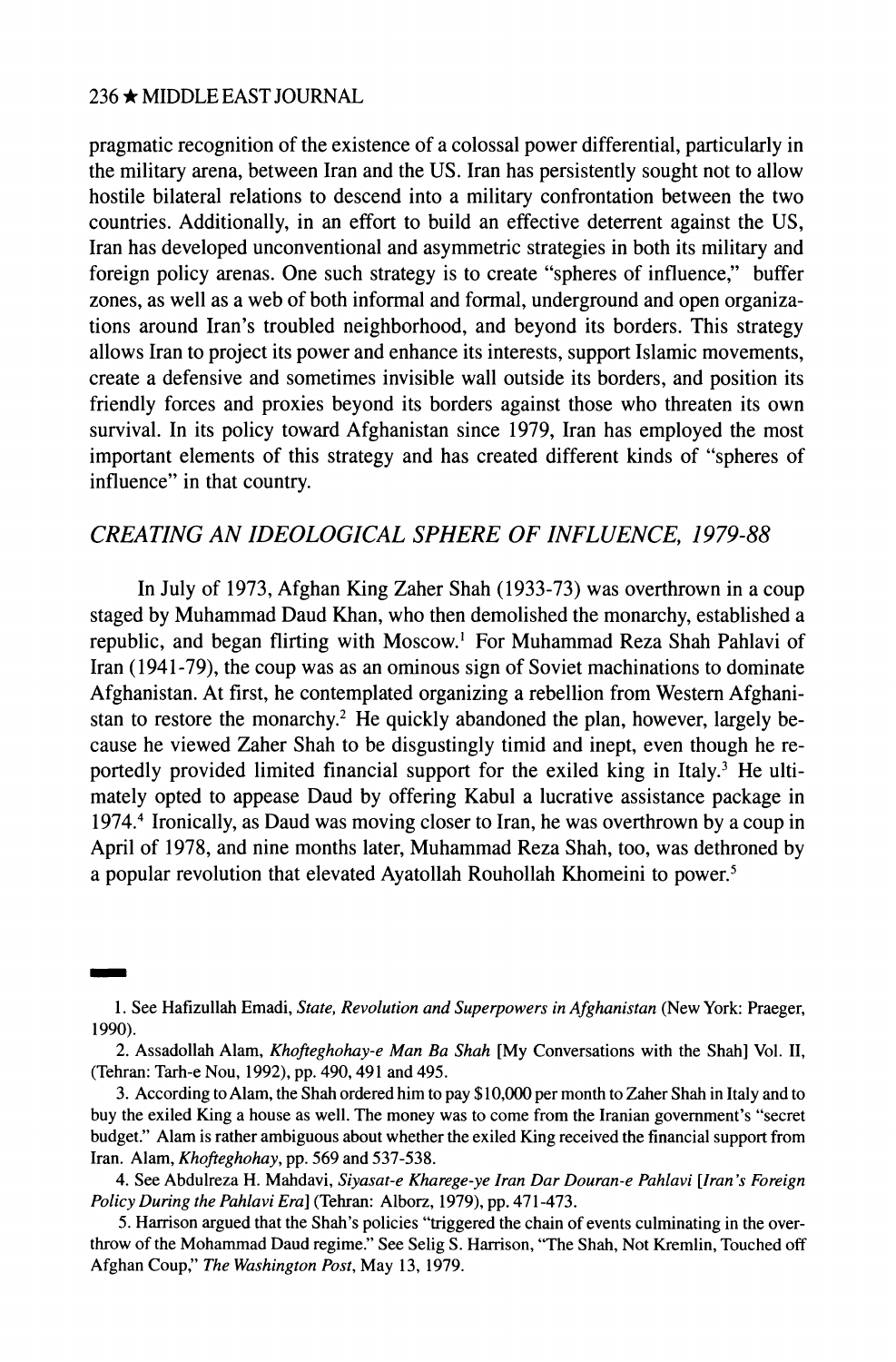**The Soviet invasion of Afghanistan in December 1979 created a conundrum for Ayatollah Khomeini.6 He could neither remain reticent about the invasion of an Islamic country by "atheists," nor could he afford to antagonize the Soviet Union. The beginning of the Soviet occupation coincided with the US hostage crisis in Tehran that terminated decades of strategic cooperation between Iran and the United States and regrettably transformed the two former allies into bitter enemies.7 As Iran became increasingly isolated during the hostage crisis, it began to tilt in favor of the Soviet Union in order to neutralize the impending US threat. Thus, Iran staunchly condemned the occupation of Afghanistan and demanded the Soviet withdrawal, but it was exceptionally vigilant not to allow its policy toward Afghanistan to damage irrevocably its otherwise amiable relations with Moscow.8** 

**Afghanistan, however, was not a top foreign policy priority for Iran, even though approximately 1 to 1.5 million refugees had fled to Iran. Winning the war with Iraq, a goal that was based more on revolutionary romanticism than reality, had become a dangerous fixation for Iran's clerical leadership that overshadowed all other issues. When Iran expelled Iraqi forces from its territory and penetrated into Iraq in 1982, Tehran squandered a propitious opportunity to end the war and instead made a strategic blunder by demanding Iraqi capitulation. Iran continued the war for another six long years, a useless and insane war that caused the death of thousands of people and the destruction of much of the infrastructures of both countries.** 

**Iran played its "Afghan card" as an effective means to gain concessions from Moscow, to limit the Soviet supply of arms to Iraq during the eight-year Iran-Iraq War, to counter the looming US threat, and to tame the activities of the pro-Moscow Tudeh party as Khomeinists consolidated power in Iran. The essence of Iran's policy toward Afghanistan was to create an "ideological sphere of influence" by mobilizing and energizing the Afghan Shi'ites, which comprised about 20% of the population, while barely dealing with the Communist government of Afghanistan. Tehran's Shi'icentered and parochial policy transformed the historically oppressed and marginalized Hazaras, Qizilbash, and Farsiwans Shi'ites into a disciplined and cohesive force. Tehran provided financial support to the Shi'ites, gave them hope, trained a generation of activists, and established close links with the Afghan 'ulama.9 The presence of Afghan refugees in Iran provided Tehran with a unique opportunity to train an indig-**

**<sup>6.</sup> See R.K. Ramazani, Revolutionary Iran: Challenge and Response in the Middle East (Baltimore: Johns Hopkins University Press, 1986); and Mohsen M. Milani, "Iran's Ambivalent World Role'" in Comparative Foreign Policy, Steven W. Hook, ed. (New Jersey: Prentice Hall, 2002), pp. 219-244.** 

**<sup>7.</sup> See Mohsen M. Milani, "The Hostage Crisis," Encyclopedia Iranica, Vol. VII (New York: Columbia University, 2004), pp. 525-535.** 

**<sup>8.</sup> Khomeini allegedly agreed not to incite the Soviet Muslims against the Soviet Union in exchange for a pledge by Moscow to veto any UN sanctions against Iran. See Adam Tarock, "The Politics of the Pipeline," Third World Quarterly, Vol. 20, No. 4, August 1999, p. 805.** 

**<sup>9.</sup> Hafizullah Emadi, "Exporting Iran's Revolution," Middle Eastern Studies, Vol. 31, No. 1, January 1995, pp. 1-12. Emadi claims that the Afghan Shi'ites received military training in Iran for up to six months and received a small monetary compensation as well. Some of them, he claims, were sent to fight Iraq. Emadi, "Exporting," p. 8.**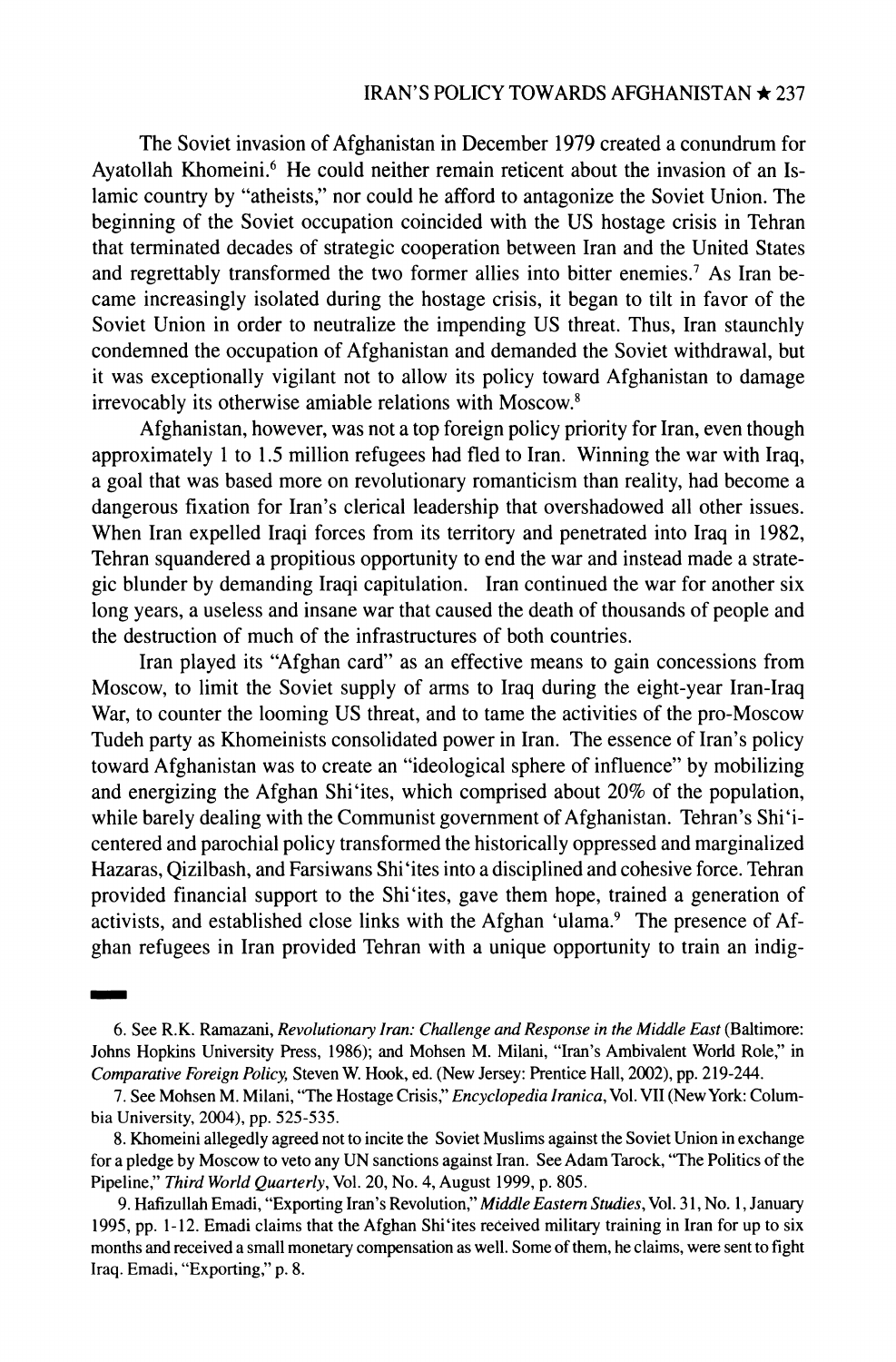**enous Afghan force that was to be relocated to Afghanistan at the opportune moment.10** 

**Ironically, the Soviet occupying forces did not dominate the Hazarjat region in central Afghanistan, the stronghold of the Shi'i community.'1 It is not clear if this "hands-off' policy was adopted by Moscow because of the growing threat emanating from the Pakistani-based Islamic Resistance, or if it was a concession to Ayatollah Khomeini. Whatever the reason, this policy permitted Iran to create a sophisticated network inside Afghanistan, reinvigorating indigenous organizations, and creating new, disciplined forces, such as Hizbollah. Iran's investments paid off when the eight Iran-based Afghan-Shi'i groups formed an alliance in June of 1987.** 

**The most revealing aspect of Iran's Afghan policy was not what Iran did, but what Iran did not do. Iran refused to become a "frontline" state and participate in the "Washington-Islamabad-Riyadh" axis that generously supported the Pakistani-based Resistance against the Soviet occupation. While Iran did not undermine the Resistance and publicly supported it as a legitimate movement against an illegitimate occupation, the leadership in Tehran made a precarious distinction between the Resistance's three main financiers and organizers. Iran enjoyed good relations with Pakistan under President Zia al-Haq, hoping to keep him distant from Washington.'2 Ironically, Pakistan's Inter-Services Intelligence Directorate (ISI) was the main conduit for the distribution of US and Saudi financial aid to the Resistance. Even US weapons, including the deadly stinger missiles that paralyzed the Soviet military in Afghanistan, were distributed through the ISI.'3** 

**Iran considered the Saudi-US alliance to be a grave security threat and saw their fingerprints all over the Resistance.'4 It is estimated that the US gave \$3 billion over the course of the 1980s to the Resistance,'5 while Saudi Arabia gave nearly \$4 billion, a sum that did not include the support given by individual Saudis or by charitable organizations. 16 Saudi Arabia was also providing lavish financial support to lubricate Iraqi President Saddam Husayn's war machine against Iran. Iran was particularly alarmed about the invigoration of the madrasa system, which was spreading radical Wahabism among Pakistanis and Afghan refugees in Pakistan. While Khomeini considered Wahabism as "America's Islam," for Washington, Wahabism, with its uncom-**

- **12. Vali Nasr, 'The Iranian Revolution and Changes in Islamism in Pakistan, India and Afghanistan," in N. R. Keddie and R. Matthee, eds., Iran and the Surrounding World (Seattle: University of Washington Press, 2002), pp. 327-352.**
- **13. For a perceptive analysis of the impact of the role of US weapons on the Afghan crisis, see Alan J. Kuperman, 'The Stinger Missile and U.S. Intervention in Afghanistan," Political Science Quarterly, Vol. 114, No. 2 (Summer 1999), pp. 219-263.**
- **14. Oliver Roy, "Afghanistan: An Islamic War of Resistance," in Fundamentalism and the State, M. Marty and R.S. Appleby, eds. (Chicago: The University of Chicago Press, 1993), pp. 490-510.**

**15. Peter L. Bergen, Holy War, Inc. (New York: Free Press, 2001), p. 68.** 

**16. Ahmad Rashid, Taliban (New Haven: Yale University Press, 2001), p. 197.** 

**<sup>10.</sup> Cooley claims that some 15 training camps were established in Iran. John K. Cooley, Unholy Wars: Afghanistan, America and International Terrorism (London: Pluto Press, 2000), p. 103.** 

**<sup>1 1.</sup> See Sayed Askar Mousavi, The Hazaras ofAfghanistan: An Historical, Cultural, Economic and Political Study (New York: St. Martin Press, 1997).**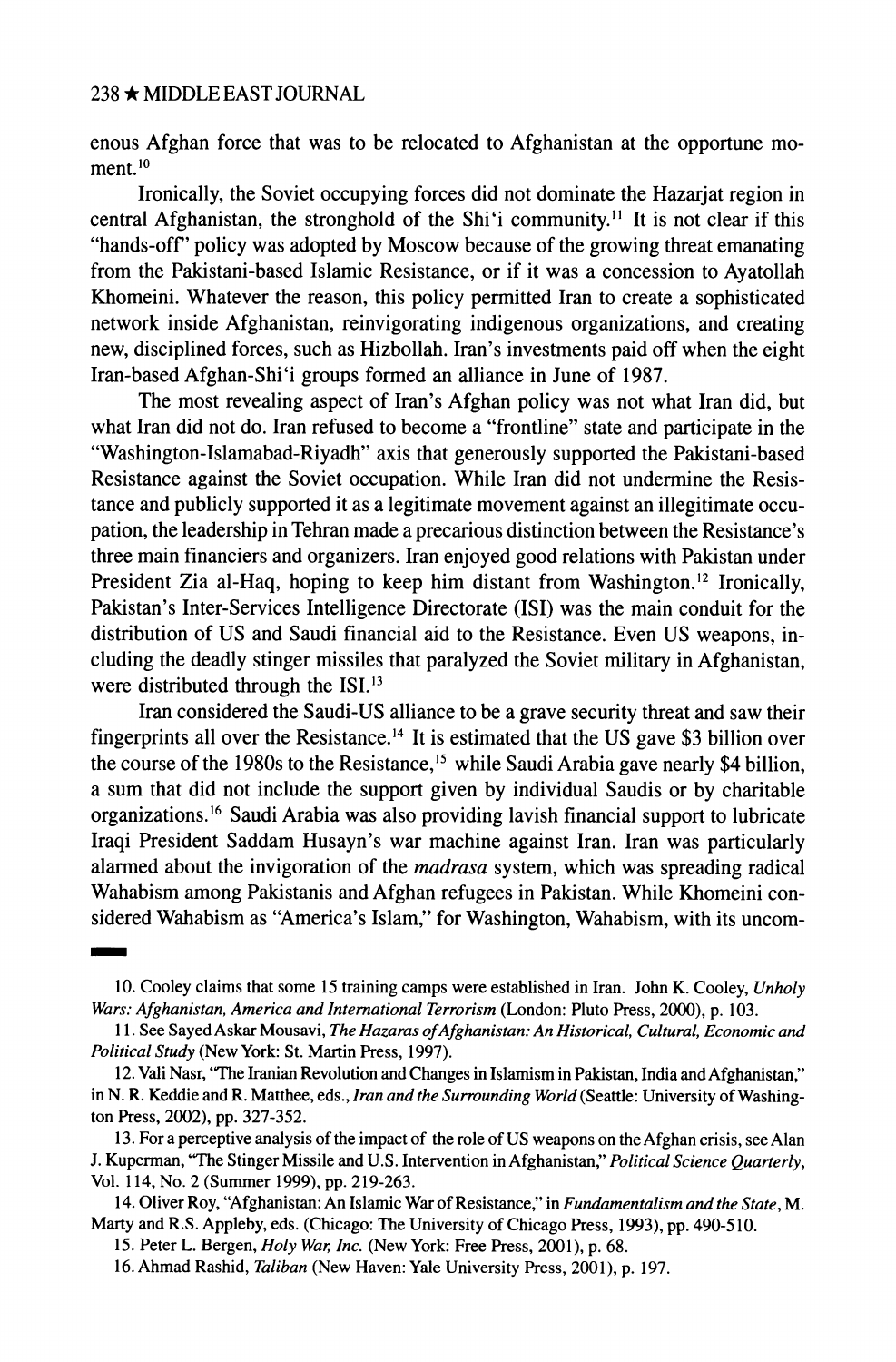#### **IRAN'S POLICY TOWARDS AFGHANISTAN \* 239**

**promising anti-Shi'i proclivities, was perceived as a deterrent against Communism as well as an effective counter-force against Khomeinism. Thus, the US encouraged Muslim volunteers from the Islamic world to join the Resistance. The US was so obsessed with turning Afghanistan into the Soviet Union's own Vietnam, as well as undermining revolutionary Iran, that it conveniently ignored the ideological rigidity and extremism of the Resistance.'7 One of the "unintended consequences" of that policy was that after the collapse of the Soviet Union, many of these militants, emboldened by the victory in Afghanistan, shifted their anti-Communism attitude towards an anti-American stance and became foot soldiers of the global Jihadi movement and al-Qa'ida.'8** 

# **CREATING A POLITICAL SPHERE OF INFLUENCE, 1988-1996**

**Occupying Afghanistan proved infinitely more difficult and costly for the Soviet Union than invading it. Unable to stabilize Afghanistan, the Red Army was forced to leave, accelerating the auspicious collapse of the Soviet Union. In the international negotiations for the Soviet withdrawal, Washington and Moscow had both pledged not to interfere in Afghanistan, which they both considered to be devoid of any economic and strategic value. This doctrine of non-interference and benign neglect created a dangerous vacuum that transformed that country into a lethal battleground for a proxy war among Iran, Saudi Arabia, and Pakistan.** 

**Saudi Arabia and Pakistan sought to undermine the incumbent Najibollah government and install a friendly, obedient government. Their ambitions, however, exceeded their capabilities. Saudi Arabia saw Afghanistan as an ideological springboard to expand Wahabism throughout Afghanistan and Central Asia, to neutralize Iran's revolutionary message, and to become the leader of the Islamic world. Pakistan's main goal was to install a Pushtun-dominated government, which would ideally accept the Durand line that demarcated the borders between Pakistan and Afghanistan when Pakistan was created and would allow Pakistan to expand its sphere of influence into Central Asia and possibly to become a lucrative bridge connecting Central Asia and the Arabian Sea. Such a government could have also provided Pakistan with a "strategic depth" which it would require in any war with India, its "perennial enemy."** 

**Iran's objectives clashed with Pakistan's and Saudi Arabia's. After the end of the Iraq-Iran War, Iran became more assertive in Afghanistan; its foreign policy became somewhat pragmatic in the hope of lessening its international isolation and improving relations with its neighbors and with the West.'9 What did not change were Iran's friendly relations with Russia and Iran's perception of the US as a national security threat. In that vein, 'Ali Akbar Hashemi-Rafsanjani, Speaker of the Majlis who had his eyes fixated on the presidency, announced in Moscow in the summer of 1987 that** 

**<sup>17.</sup> A US Congressional Resolution (October 1984) referred to the members of the Resistance as "freedom fighters." See Kuperman, "The Stinger Missle," p. 227.** 

**<sup>18.</sup> Bergen, Holy War, p. 90.** 

**<sup>19.</sup> See Shireen Hunter, "Iran's Pragmatic Regional Policy," Journal of International Affairs, Vol. 56, No. 2 (Spring 2003), pp. 133-147.**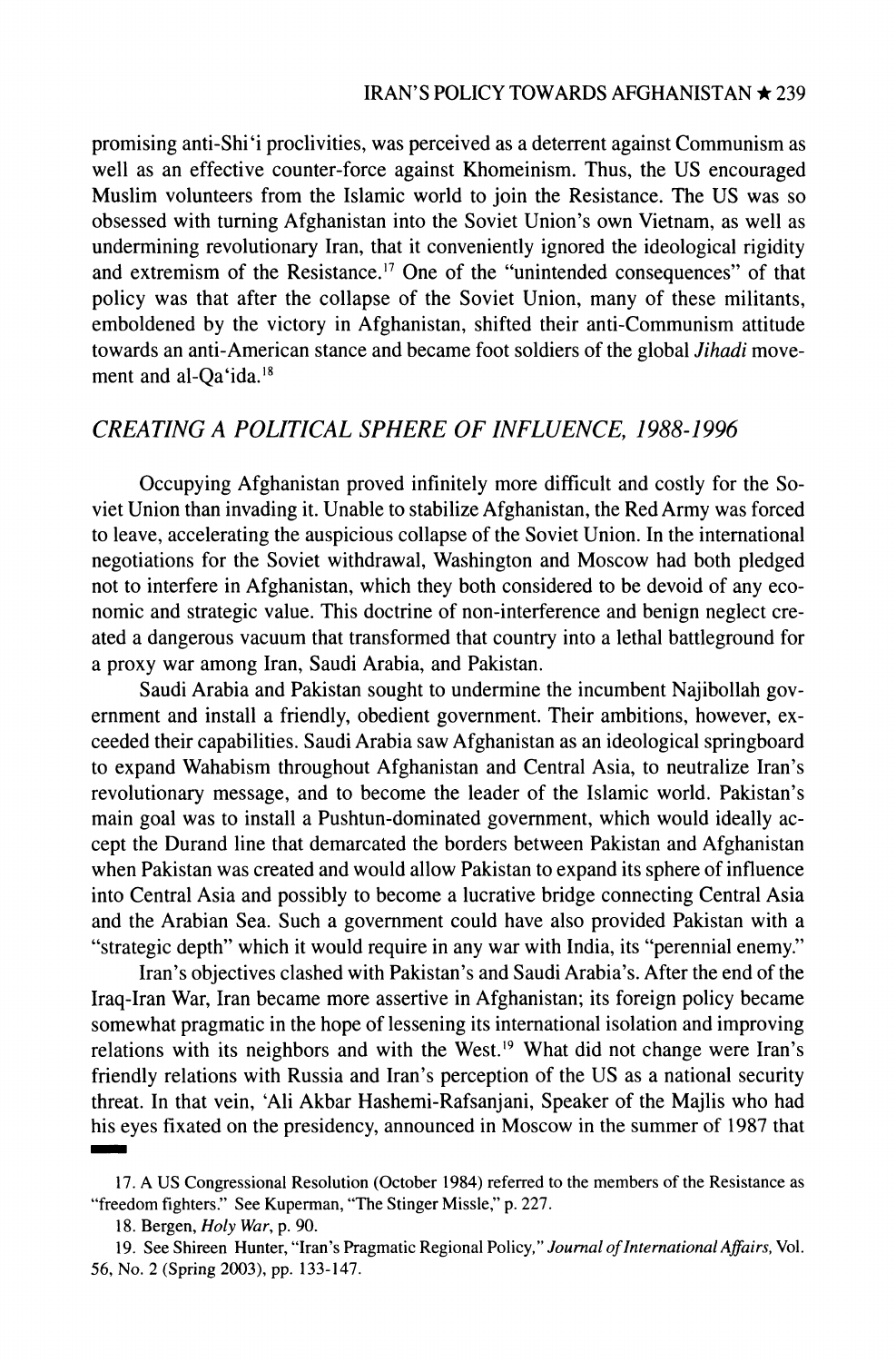**"we are prepared to assist you, so that after your departure there will be no US domination in Afghanistan."20 Iran's other objectives were to insure stability on its borders with Afghanistan as it was rebuilding its own shattered economy, to support the establishment of a Tehran-friendly government in Kabul, to reduce the influence of Pakistan and especially Saudi Arabia in Afghanistan, and to transform itself into a critical trade and energy bridge between Central Asia, Afghanistan, and the Persian Gulf.** 

**Iran consistently called for national reconciliation in Afghanistan and the formation of an inclusive, multi-ethnic government. At the same time, Iran substantially expanded its political sphere of influence by creatively exploiting language as a tool to unify the sizable Dari/Persian-speaking, non-Pushtun minorities. These Dari-speaking minorities thus became a formidable counterforce against the Pushtuns, who were supported by Pakistan and Saudi Arabia.** 

**To solidify its new sphere of influence, Tehran formulated a two-pronged policy. On one hand, Iran encouraged the various Shi'i groups to form the Hezb-e Wahdat (Party of Unity) in 1990, which became the largest Shi'i organization. On the other hand, Iran, in 1991, signed an important agreement with Tajikistan and Afghanistan's Jamiat-e Islami (Islamic Society), a large organization under the leadership of Burhanuddin Rabbani and Ahmad Shah Mas'ud. A major step toward unity was taken when the Tajik commander, Ahmad Shah Mas'ud, along with Abdul Rashid Dostam, an Uzbek military leader, formed a loose alliance with the Hezb-e Wahdat and several smaller Shi'i groups. Two days before a team of UN-selected Afghans was to establish a new post-Soviet government, the alliance under the leadership of Mas'ud staged a preemptive strike and toppled Najibullah's government in April of 1992. Two months later, Rabbani became President of this new government. While Iran's role in the putsch by Mas'ud remains ambiguous, his victory would probably not have been possible without Iran's role in unifying the non-Pushtuns.** 

**Iran unhesitatingly recognized the new government, which was controlled by the non-Pushtun Dari-speakers. Much to Iran's exasperation, however, the new government neither governed Afghanistan effectively nor saved it from a ferocious civil war. The casus belli of the civil war was ethnic rivalry, reinforced by warlordism. The control of the government by the non-Pushtuns, for example, generated venomous resentment among the Pushtuns, who had historically dominated Afghan politics. Moreover, the polycephalic movement against the Soviet occupation had empowered many ambitious warlords. These warlords exploited ethnic rivalry to advance their own agendas, and formed alliances of convenience with the same rapidity and opportunism that they as soon betrayed.21 They had created their own little fiefdoms and were determined to defy any centralization of authority.** 

**During the civil war, competition intensified between Pakistan and Saudi Arabia** 

**<sup>20.</sup> Quoted in Emadi, Exporting, p. 10.** 

**<sup>21.</sup> For details, see Ali A. Jalali "Afghanistan: The Anatomy of an Ongoing Conflict," Parameters (US Anny War College Quarterly), Vol. 31, Issue I (Spring 2001), pp. 85-98.**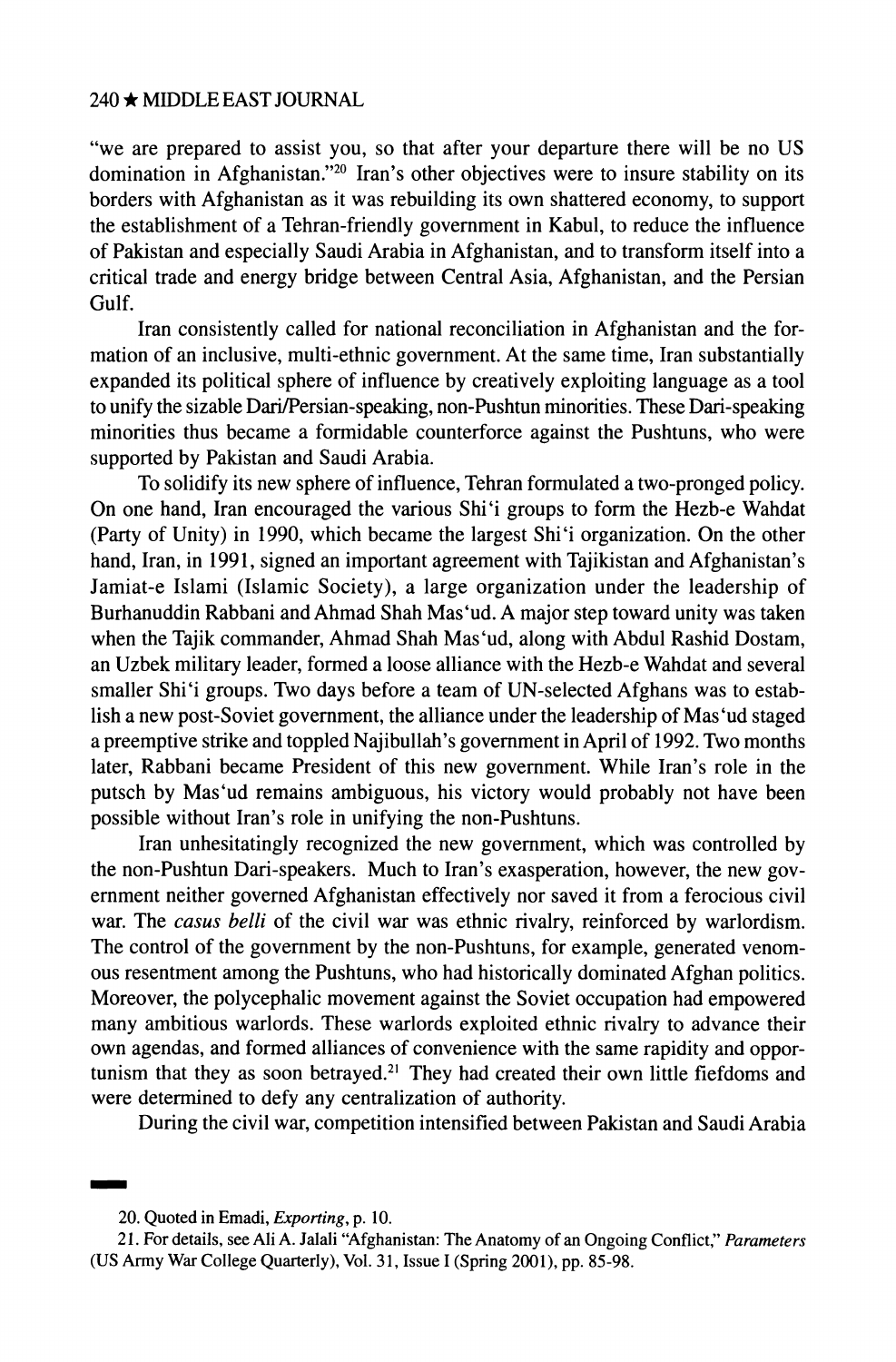**on the one side, and Iran on the opposite side.22 Both Pakistan and Saudi Arabia, who felt embarrassingly outmaneuvered by Mas'ud's preemptive strike, viewed the new Afghan government as being suspiciously and dangerously aligned with Iran. The first warlord they sought for destabilization of the government was Gulbuddin Hekmatyar, the single largest recipient of Saudi and US aid in the 1980s. A selfproclaimed defender of the Pushtuns, Hekmatyar created utter chaos and formed fleeting alliances with anyone willing to undermine the government.** 

**Iran sought to strengthen the Afghan government as well as the Shi'ites and to find a peaceful resolution to a violent civil war. This Herculean task required the kind of resources and diplomatic skills that Iran lacked. Additionally, Iranian policy failed because of erratic changes in the policies of the Afghan government and Iran's own inconsistent maneuvers. Pushed in different directions by constituencies that had irreconcilable agendas, the Afghan government alienated too many forces and failed to form any enduring alliances with the major players in the civil war. Its different approaches toward Iran are a case in point: Rabbani followed a more cautious and conciliatory approach toward Iran, and played the foreign powers against one another in the hopes of receiving concessions from all of them. Mas'ud, however, played hardball with Iran. Mas'ud, who was receiving financial support from Pakistan and Saudi Arabia, slowly distanced himself from Tehran and bitterly complained about Iranian intervention in his country. This inconsistent policy by Kabul angered Tehran,**  which responded by increasing its support to the Shi'ites as well as to various war**lords, including General Dostum, Isma'il Khan, and even Hekmatyar. This erratic policy by Iran proved to add high-octane fuel to the civil war.** 

**The Afghan government also was reluctant to share power with the Shi'ites or Pushtuns, as Iran had persistently demanded. In fact, the government sought to disarm the Wahdat Party outright. Abdul Rasool Sayyaf, leader of the Pushtun-dominated Itteha-e Islami and one of the closest allies of Saudi Arabia, played a destructive role in the 1992-93 confrontations between Mas'ud and the Wahdat Party.23 In those deadly confrontations, hundreds of Shi'ites were killed. In retaliation, the Wahdat party formed a fleeting alliance with Hekmatyar and Dostum in January of 1994, unleashing one of the deadliest rocket and artillery attacks on Kabul, reportedly killing some 25,000 people.24** 

**In short, life in Afghanistan during the civil war, to paraphrase Thomas Hobbes, was nasty, brutish, and short with the war of all against all. It was from this prevalent climate of hopelessness and despair that the Taliban rose to power.** 

**<sup>22.</sup> Rasul Bakhsh Rais, "Afghanistan and the Regional Powers," Asian Survey, Vol. 33, No. 9 (September 1993), pp. 905-922.** 

**<sup>23.</sup> He studied in Saudi Arabia and received "hundreds of millions of dollars in Saudi aid," Bergen, Holy War, p. 54.** 

**<sup>24.</sup> Fundamentalism Reborn, William Maley, ed. (New York: New York University Press, 2001), p. 35.**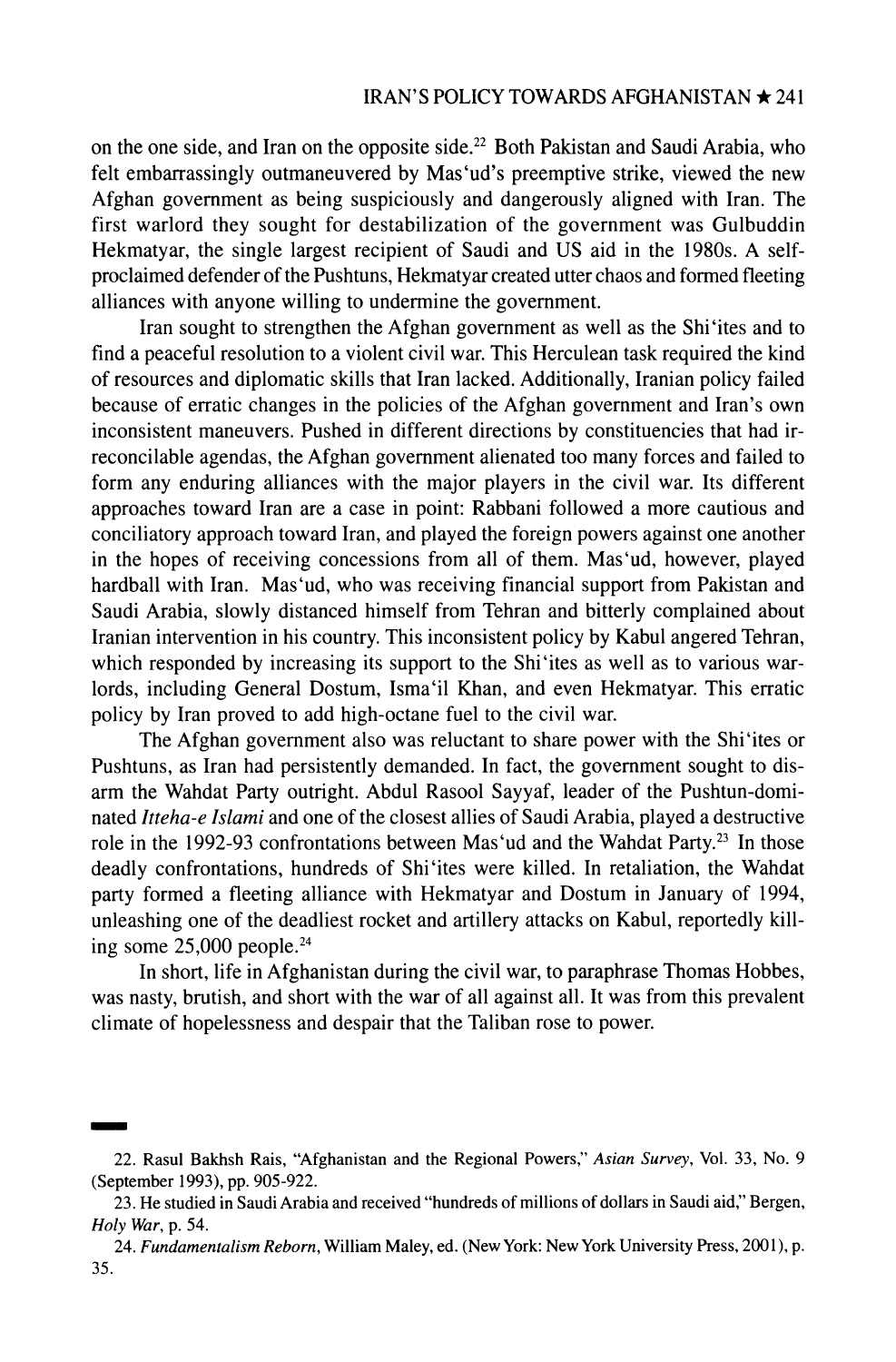# **HELPING CREATE A SPHERE OF RESISTANCE AGAINST THE TALIBAN**

**The Taliban arose as an obscure group of young Pushtun religious students. It began "as a kind of experimental Frankenstein monster" and was "created in the laboratories, so to speak, of Pakistani intelligence, the ISI - in order to produce a counter-force to Iran and Iranian Islamism."25 Ironically, Iran was astonishingly slow both to decelerate the phenomenally fast rise of the Taliban movement and to recognize its intrinsically belligerent outlook towards Iran and Shi'ism.** 

**By mid-1994, under Prime Minister Benazir Bhutto, Pakistan changed the direction of its Afghan policy. Pakistan, much sooner than Iran, had concluded that the Afghan government was too hopelessly incompetent and divided to end the civil war. Having also lost confidence in Hekmatyar, the ISI shifted covert logistical support to the Taliban. The Saudi General Intelligence Agency, under Prince Turki al-Faisal, joined Pakistan in this endeavor and provided generous financial and material support to the Taliban in their attack on Kabul.26 Neither the Afghan government nor Iran appear to have been fully aware of the substantial aid being covertly given to the Taliban. Similarly, they did not connect the relevant dots to discover that a grand design was being hatched to establish a Pushtun-Saudi style theocracy in Afghanistan. (In 1994, two years before the Taliban overthrew the government in Kabul, an explosion in the Shrine of Imam Reza in Mashhad killed 26 pilgrims and injured dozens, mostly women. There is some evidence that the bombing was related to al-Qa'ida.27 ) The Afghan government, supported by Iran, resorted to negotiations and even attempted to drive a wedge among the Pushtuns by appointing the notorious Hekmatyar as Prime Minister of a "national unity" government. These maneuvers all proved futile.** 

**The Taliban's dazzlingly rapid ascent to power disoriented Iran and forced it into a defensive and reactive posture. Iran suffered its first setback when 'Abd al-'Ali Mazari, a prominent leader of the Hezb-e Wahdat who was under fire by the forces of Ahmad Shah Mas'ud, struck a deal with the Taliban in 1995. He did not enjoy a happy fate, however, as he was taken into custody by the Taliban and later died mysteriously in a helicopter crash. Although Iran's role in Mazari's bizarre deal with the Taliban remains vague, his defection weakened the Shi'ites and further emboldened the Taliban. In the same year, Herat fell under Taliban control. This was a decisive moment when Iran could have changed its course, but instead it continued with its failed policies and offered token support to Isma'il Khan, Herat's strong man and Iran's ally, who staged an ineffective counter offensive and was subsequently arrested**  by the Taliban. The Taliban ultimately overthrew Rabbani in 1996. This was a serious

**<sup>25.</sup> Cooley, Unholy Wars, p. 146.** 

**<sup>26.</sup> Rashid, Taliban, p. 201.** 

**<sup>27.</sup> According to MSNBC, Ramzai Yousef, one of the planners of the first attack on the World Trade Center in New York, and the "People's Mujahedin" (Mujahedin-e Khalq) were behind the massive explosion. See http://www.msnbc.msn.com/id/4677978/, (p. 4).**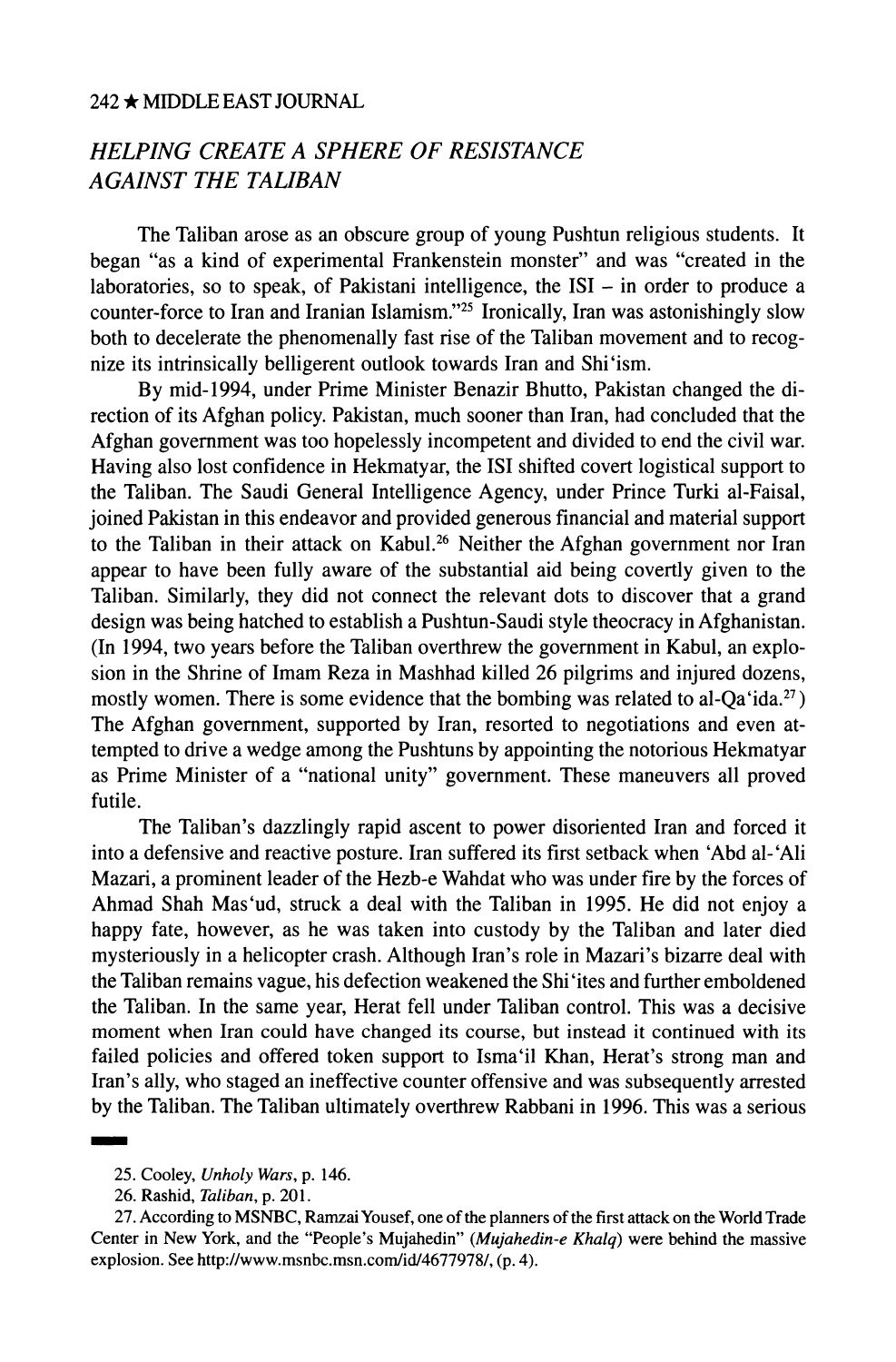**defeat for Iran, and a fleeting victory for both Pakistan and Saudi Arabia.** 

**During the Taliban's dominance, Iran's policy was based on four pillars. Firstly, it refused to recognize the Taliban government and sought to return Rabbani to power. Secondly, it supported the Northern Alliance as a counterforce against the Taliban. Thirdly, it sought to avoid any direct military engagement with the Taliban. Finally, it aimed to intensify its activities in the United Nations' "Six Plus Two" negotiations concerning the future of Afghanistan.28** 

**Not since the independence of Afghanistan, in 1919, had there been an Afghan government as antagonistic toward Iran as the Taliban; not since Saddam Husayn invaded Iran in September 1980 had any Iranian neighbor posed as great a security threat than the Taliban. Iran feared that Taliban rule would increase instability on its eastern borders and accelerate the flood of refugees into Iran. Tehran labeled the Taliban "narco-terrorists," who provided sanctuary to terrorist organizations and who "cherry picked" elements of both Islam and Pushtun tribal traditions to justify an un-Islamic and repressive ideology.** 

**The "Kabul-Islamabad-Riyadh" axis generated serious tension in Iran's relations with Pakistan and Saudi Arabia, and once again turned Afghanistan into a battleground for a proxy war among them. Although the three regional players were diligently cautious to not allow the crisis to irretrievably damage their otherwise friendly relations, their differing agendas collided. While Pakistan provided generous logistical, military and political support to the Taliban, Saudi Arabia magnanimously gave petrodollars to them, hoping to spread Wahabism and strengthen its role as a leader of the Islamic world. Saudi Arabia directly funded the notorious security service, the Ministry of Enforcement of Virtue and Suppression of Vice, whose antediluvian ideology and draconian measures transformed Afghanistan into a repressive countrysized prison.29** 

**Both Saudi Arabia and Pakistan also shared a common economic objective: the construction of a 1,040-mile long Turkmenistan-Afghanistan-Pakistan pipeline.30 The American UNOCAL and Delta Oil of Saudi Arabia were to be the main financiers of the project, which enjoyed some support within the Clinton Administration. Construction of this \$2.5 billion project was a major strategic challenge to Iran, which insisted that a pipeline through Iran would be much cheaper, shorter, and safer.** 

**Saudi Arabia and Pakistan used their considerable clout in Washington to portray the Taliban as a force that could restore order, neutralize Iran, and provide a safe gateway for US interests within Central Asia. The Taliban played their own "Iran card" rather skillfully, portraying themselves to be a bastion against "Iranian extrem-**

**<sup>28.</sup> They included Iran, Pakistan, China, Tajikistan, Uzbekistan, Turkmenistan, Russia, and the US.** 

**<sup>29.</sup> Human Rights Watch, Afghanistan: Crisis of Impunity. The Role of Pakistan, Russia and Iran in Fuelling the Civil War, Vol. 13, No. 3, July 2001 (c), p. 31. According to the same report, the Ministry of Enforcement of Virtue and Suppression of Vice was the most powerful "government organ" in Afghanistan, p. 32.** 

**<sup>30.</sup> Testimony by John J. Maresca, Vice President, International Relations, UNOCAL Corporation to House Committee on International Relations [Subcommittee on Asia and the Pacific], February 12, 1998, p. 5.**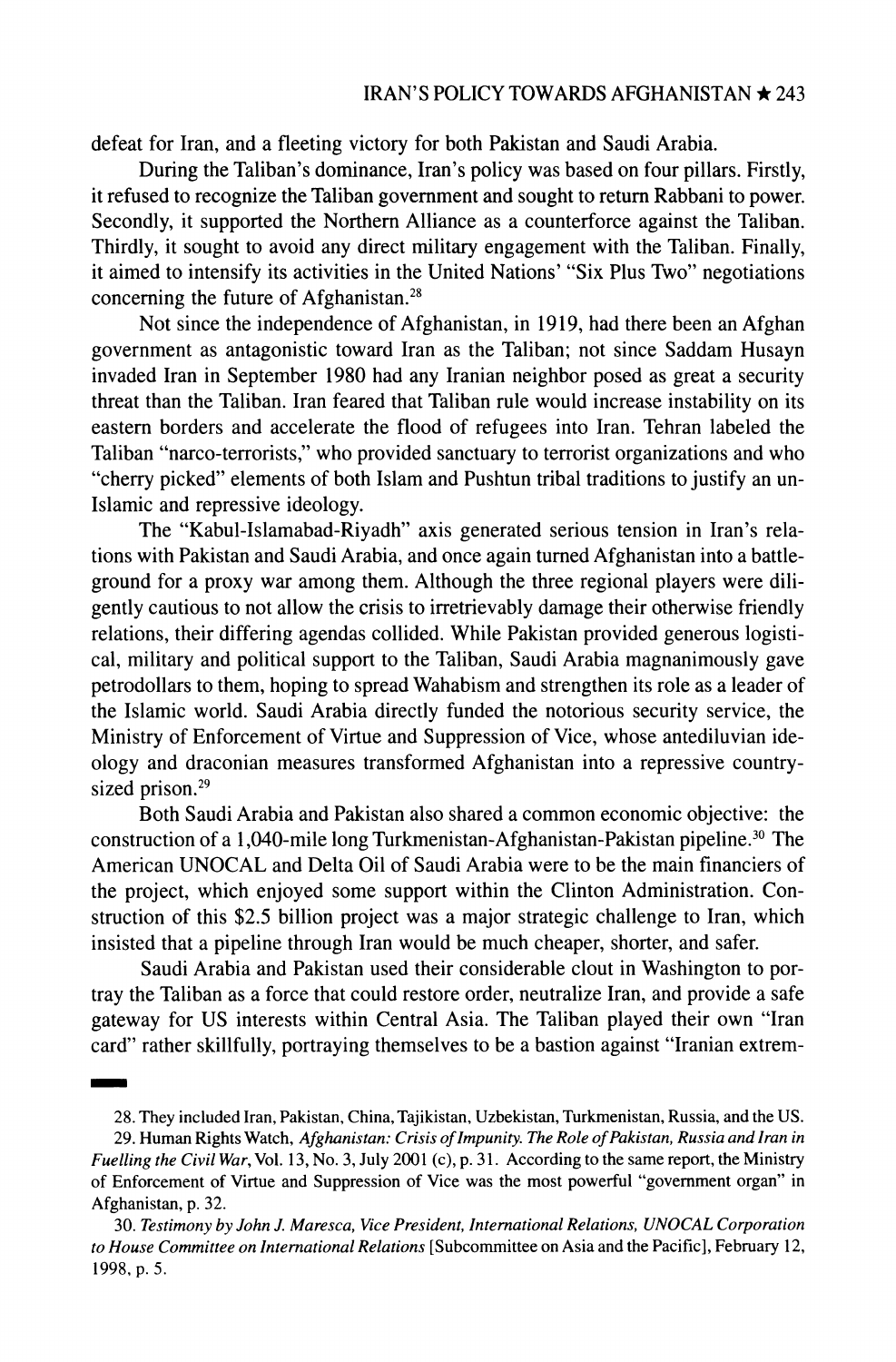**ism." They closed the Iranian Embassy in Kabul in 1997, accused Iran of blatant interference in Afghanistan, and pushed the two countries to the precipice of war. There were those in Washington who did not initially view the Taliban as a major threat to the United States and welcomed the Taliban as a counterforce against Iran.3" Assistant Secretary of State for South Asian Affairs, Robin L. Raphel, pointed out that the Taliban had to be "acknowledged" as an "indigenous movement" with "staying power."32 Still, the Clinton Administration, much to its credit, refused officially to recognize the Taliban government, and Secretary of State Madeline Albright remained outspokenly critical of the Taliban's blatant violations of human rights. Only Saudi Arabia, Pakistan, and the United Arab Emirates recognized the Taliban government.** 

**Iran refused to recognize the Taliban, assisted the Northern Alliance, and helped create a sphere of resistance within Afghanistan. In fact, Iran posed "the strongest opposition to their [Taliban's] ascendancy."33 In seeking to oust the Taliban, Iran, however, miscalculated Pakistan's intentions. Publicly, both countries insisted that the Afghan crisis had no military solution. In the words of Prime Mininster Nawaz Sharif, who visited Tehran in June of 1997, all factions in Afghanistan "should sit behind a negotiating table and try to resolve their differences in a peaceful manner."34 In practice, however, neither Pakistan nor the Taliban had any such plan. This critical fact became abundantly clear to Iran when the Taliban attempted to capture Mazar-e-Sharif, the interim capital of the Northern Alliance.** 

**In that crucial battle, Iran provided key support to the Northern Alliance, which inflicted heavy causalities on the Taliban. With considerable logistical support from Pakistan, the Taliban ultimately prevailed in that melee. The Taliban then proceeded to commit genocide, massacring male members of the Hazara, Tajik, and Uzbek communities - killing at least 2,000 people. They also took many prisoners who were "transported in large container trucks capable of holding up to 150 people ... In two known instances ... nearly all of the men inside had asphyxiated or died of heat stroke inside the closed metal containers."35** 

**Infuriated by the Iranian support, the Taliban kidnapped eight Iranian diplomats and one journalist. Iran relied on diplomacy in an attempt to free the hostages, while simultaneously threatening military force by massing more than 70,000 troops on its** 

**<sup>31.</sup> In 1996, Zalmay Khalilzad (laterAmbassador to post-Taliban Afghanistan) wrote that although the Taliban posed a threat, there are some "common interests between the United States and the Taliban." See "Afghanistan: Time to Reengage," The Washington Post, October 7, 1996. In 2000, he accused the Clinton Administration of "underestimating the threat posed to regional stability and to U.S. interests" by the Taliban. See Z. Khalilzad and D. Byman, "Afghanistan: The Consolidation of a Rogue State," The Washington Quarterly (Winter 2000), p. 66.** 

**<sup>32.</sup> Richard MacKenize, "The United States and the Taliban," Fundamentalism Reborn, William Maley, ed. (New York: New York University Press, 2001), pp. 35 and 91.** 

**<sup>33.</sup> Shahid M. Amin, Pakistan's Foreign Policy: A Reappraisal (Oxford: Oxford University Press, 2000), p. 1 14.** 

**<sup>34.</sup> Hamshahri, June 18, 1997; 28 Khordad 1376.** 

**<sup>35.</sup> Human Rights Watch: The Massacre in Mazari Sharif; Vol. 10, No. 7, (c) November 1998, p. 2.**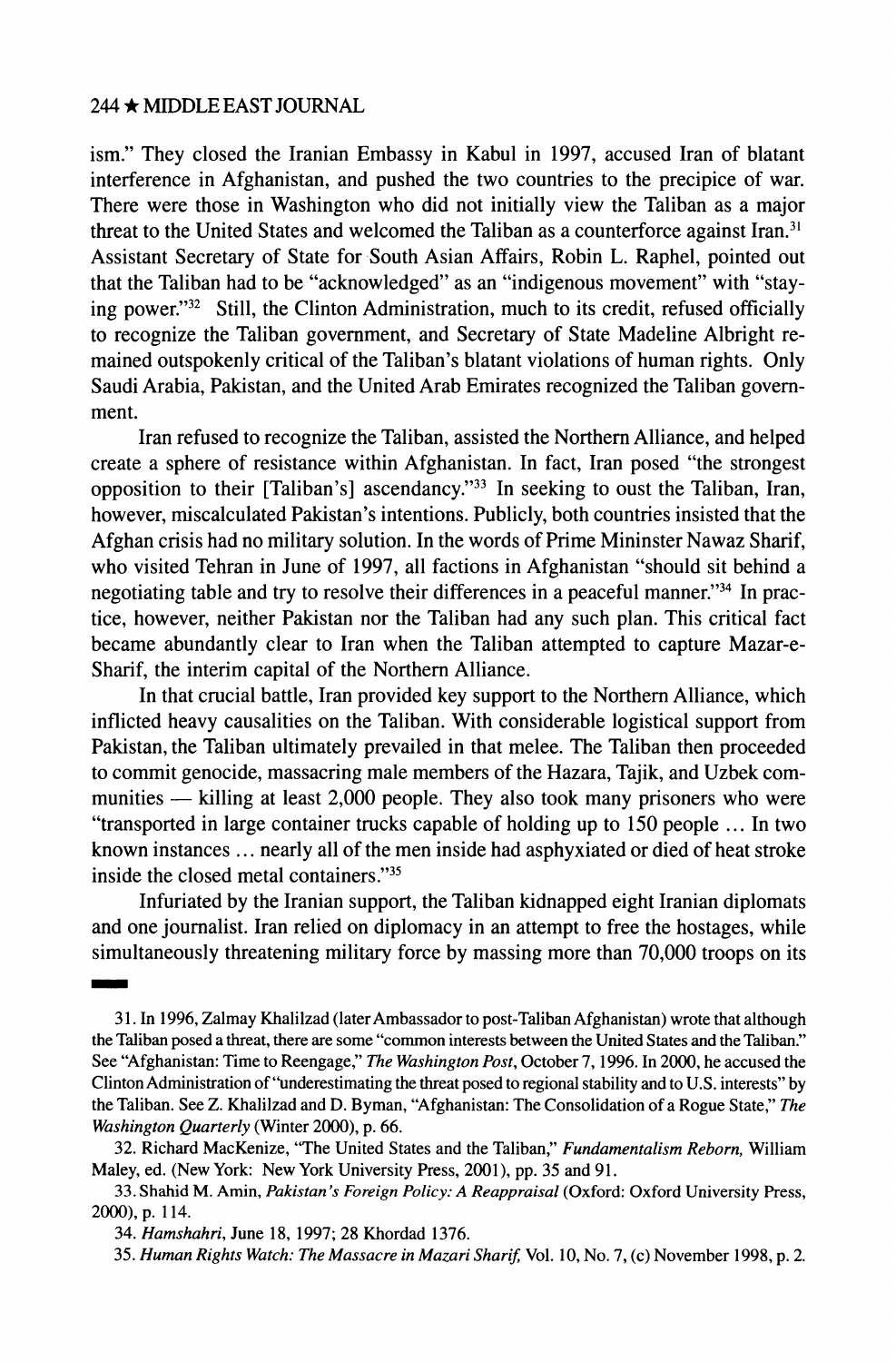**eastern border. Hojatolislam Rafsanjani condemned hostage taking as a violation of the "established norms of diplomacy," as if the Tehran hostage crisis of 1979 was seemingly a fiction. Hojatolislam Hasan Rouhani, an influential member of Iran's foreign policy establishment, declared that Iran was suspicious of Pakistan's intentions and that Pakistan was ultimately "responsible for the safety of Iranian hostages."36 Neither the threat of retaliation nor the endeavors of diplomacy proved effective, however. In September of 1998, the Taliban "found" the corpses of the hostages, but accepted no culpability.** 

**Iran promised to punish the "savage" Taliban, and began massing some 200,000 troops on its eastern border. The Iranian Foreign Ministry blamed Pakistan outright for the death of the hostages, while Ayatollah Khameini blamed "American oil and gas companies," as well as elements of the Pakistani army, for the "Taliban conspiracy."37 Iran's top leadership, including President Muhammad Khatami and Ayatollahs Khameini and Hashemi Rafsanjani opposed entanglement in another war, however, and thus opposed military retaliation against the Taliban. Rafsanjani reportedly said that "Afghanistan is like a swamp; anyone can fall into it, but a few can get out of it safely and undamaged"38** 

**Iran's harsh rhetoric and ultimately empty threats spurred the Taliban on to increasing belligerence. They ransacked the Iranian cultural center in Mazar-e Sharif, setting the library ablaze, and violently crushed an uprising in Herat in May of 1999, which they claimed was instigated by Iran. 39 They intensified their ruthless persecution of Shi'ites, particularly the Hazara, labeling them as infidels.40 They decreased the amount of life-giving water flowing from the Helmand River to Iran, forcing Iran to take the issue before the United Nations.** 

Throughout the rule by the Taliban, Iran, India, and Russia provided support for **the Northern Alliance, while the majority of the rest of the world remained coldly silent regarding the Taliban's egregious violations of Afghans' basic human rights. Iran dispatched military instructors to the Northern Alliance, with the Wahdat Party and Ahmad Shah Mas'ud receiving the lion's share. An estimated 80 to 150 men were**  being trained by Iranian military instructors at any given time.<sup>41</sup> Until late 2002, Iran **was the "principal source of military assistance to the United Front, providing signifi-**

**40. For details, see www.hazara.net/taliban/fitwa/fitwa.html. The site provides information on the recently-discovered mass graves of the victims of the Taliban.** 

**41. Human Rights Watch: Crisis of Impunity; The role of Pakistan, Russia and Iran in Funding the Civil War, Vol. 13, No. 3, July 2001, pp. 39-40.** 

**<sup>36.</sup> Hamshahri, August 17, 1998, 26 Mordad 1377.** 

**<sup>37.</sup> Hamshahri, September 15, 1998, 24 Shahrivar 1377.** 

**<sup>38.</sup> The author's interview with an Iranian university professor, Tehran, March 2001.** 

**<sup>39.</sup> Gholamreza Amirkhani, "Afghanistan's Lost Splendor," American Libraries, December 2001, p. 19. Director of Iran's National Library, AmirKahni claims that the Taliban destroyed another library with 55,000 volumes at Pol-e Khomri. See also, Vahid Mojdeh, Afghanistan Va Panj Sal-e Solte-ye Taliban [Afghanistan: Five Years of Dominance by the Taliban] (Tehran, Nashrani, 2002); and Abdullah Rafiee, Kabul Ta Baghdad [From Kabul to Baghdad] (Tehran: The Press of Iran's Armed Forces, 2003). Rafiee offers a military and strategic analysis of the recent events in Iran and Afghanistan.**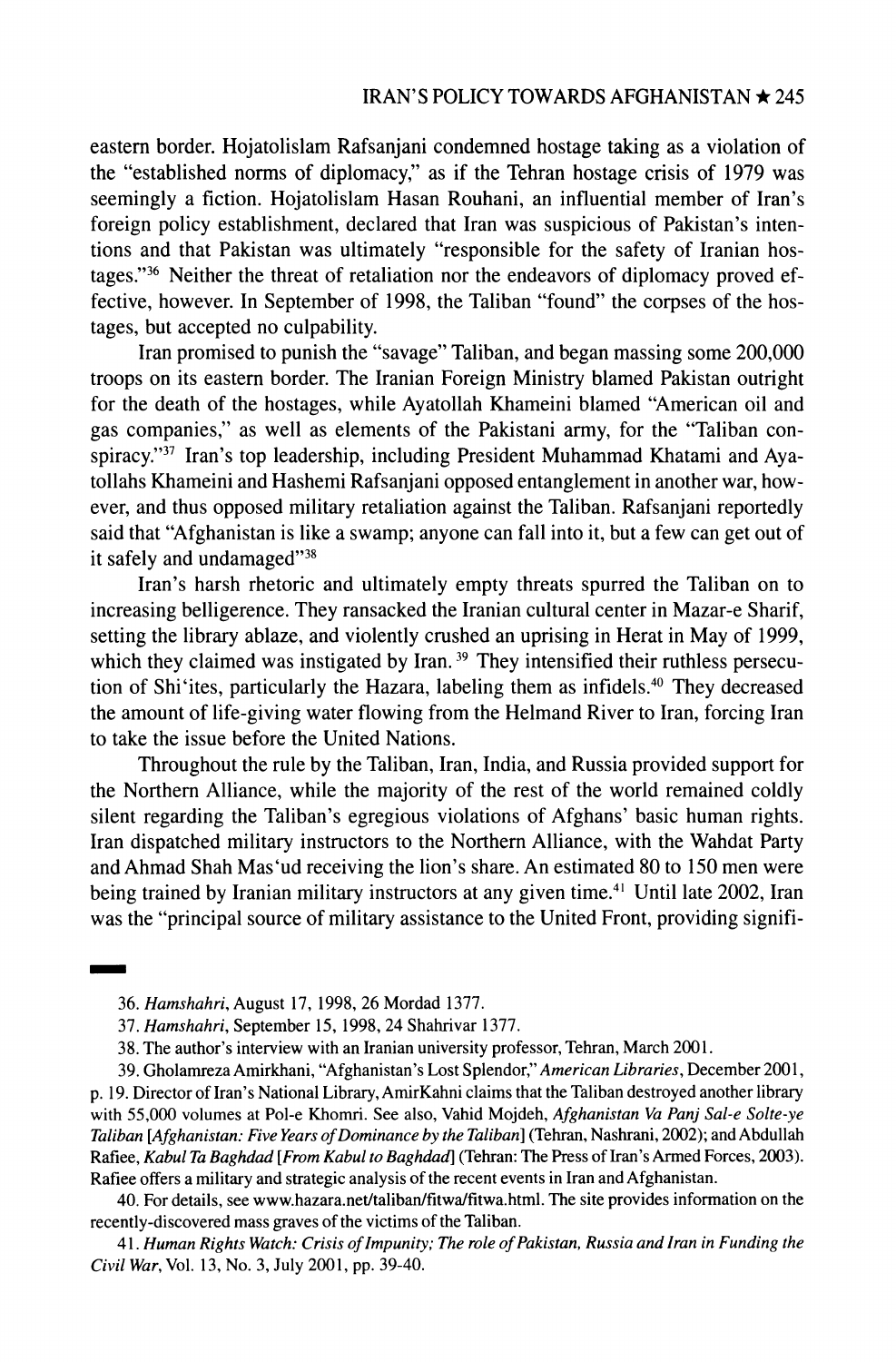**cant levels of the weapons and training."42 There is much truth to the assertion by a senior Afghan government source that "without Iran, most Northern Alliance commanders couldn't have operated in Afghanistan at a time when they had no other source of international support."43** 

**It is said that one difference between moderates and extremists is that the latter do not know when to stop. What sealed the fate of the Taliban was not only the Northern Alliance, but the Taliban's symbiotic relationship with the al-Qa'ida, which sponsored the barbaric attacks on the United States on September 11, 2001. By refusing to extradite Bin Ladin to the US, the Taliban wrote its own obituary.** 

# **THE FALL OF THE TALIBAN AND US-IRAN COMPETITION IN AFGHANISTAN**

**The forcible removal of the Taliban by the United States was an unintentional gift to Iran that created a strategic configuration with both enticing opportunities as well as dangers for Iran. One benefit for Iran was that the fall of the Taliban, Iran's nemesis, forced Pakistan and Saudi Arabia, Iran's main competitors in Afghanistan, into a defensive posture. They had gambled high stakes by betting on the monster they created, and they lost it all. Pakistan made a deathbed conversion, joining the "War on Terrorism," and was rewarded by the US with lucrative financial assistance and the removal of economic sanctions which had been imposed in response to Pakistan's nuclear tests. Although 15 out of the 19 known executors of the September 1 Ith terrorist attacks came from the Kingdom, Saudi Arabia was gracefully allowed by Washington to disappear gently from the political radar of Afghanistan. Today, Saudi Arabia is quietly engaged in the reconstruction of Afghanistan.** 

**Tehran was delighted to see its friends in the Northern Alliance regain considerable power in Kabul. Although Iran viewed the presence of thousands of American troops in Afghanistan with trepidation, and did not welcome the United States as its new neighbor, it was cautiously optimistic that the common goal of fighting a perfidious enemy in the Taliban would accelerate the rapprochement with the US that had begun during the last years of the Clinton Administration. This optimism was further strengthened by the fact that President George W. Bush was viewed in Tehran as being closely linked to the oil industry; Vice-President Dick Cheney was also fondly remembered for calling for a partial lifting of unilateral US sanctions on Iran when he led Halliburton. Moreover, there were secret, back-channel talks in Geneva regarding**  Afghanistan between the United States and Iran, even before the September 11<sup>th</sup> at**tacks."4** 

**42. Human Rights Watch: Crisis of Impunity, p. 35.** 

**43. Thomas H. Johnson, "Ismail Khan, Heart and Iranian Influence," Strategic Insights, Vol. III, Issue 7, July 2004, p. 3.** 

**<sup>44.</sup> For details, see Mohsen Aminzadeh, Diplomasee-ye Iran az dourey-e Khatami to Ahmadinejad [Iranian Diplomacy from Khatami to Ahmadinjead]. Sharagonline.ir/spe/spe/archives/ 2005\_327\_19\_23\_28\_Print.php. Sharag newspaper, a reform-oriented newspaper, conducted an indepth interview with Mr. Aminzadeh, a top official of the Iranian Foreign Ministry under Khatami.**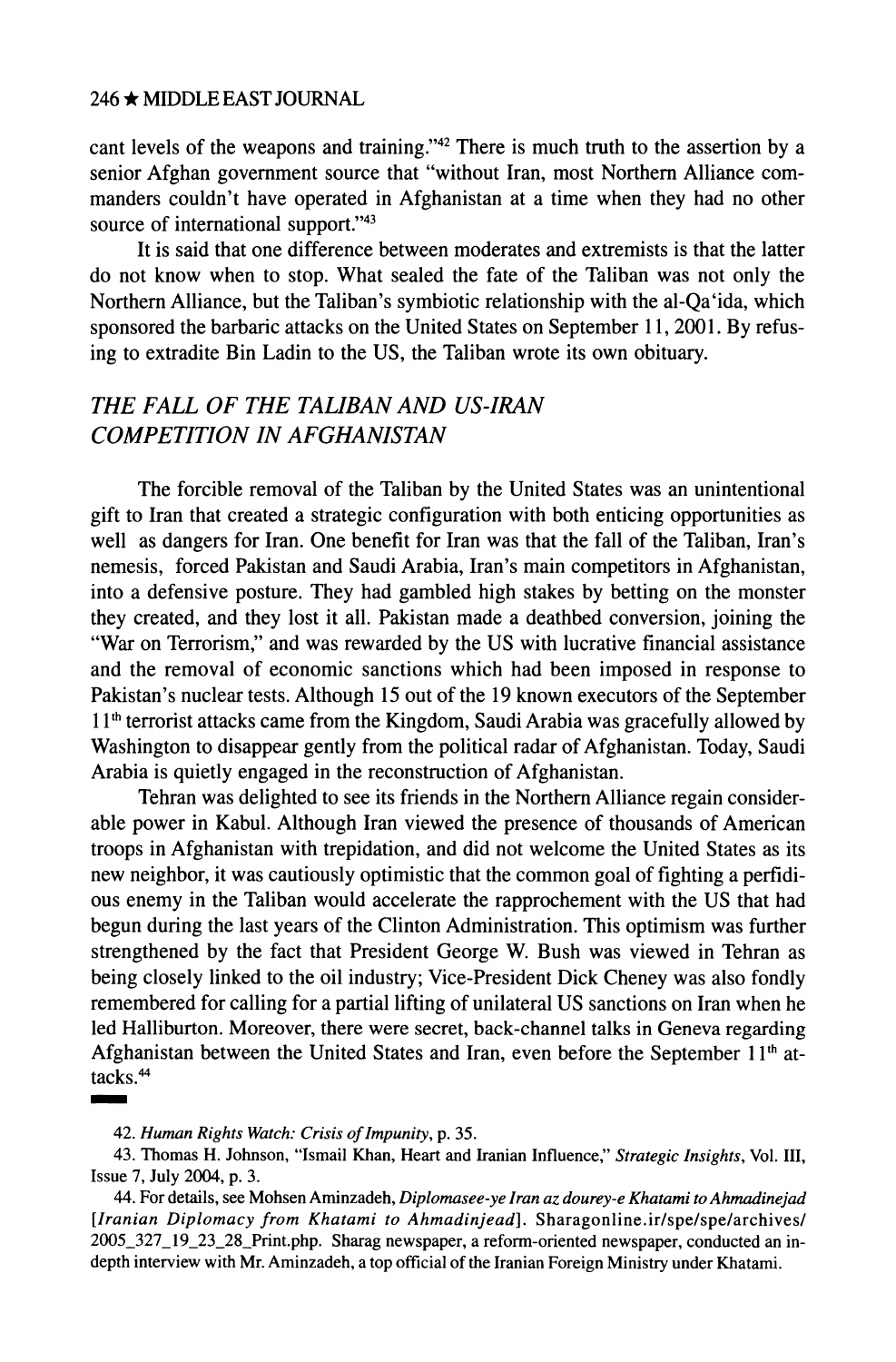**There were additional, more compelling reasons for this optimistic attitude within Iran. On one hand, the United States' popularity was at its peak. The remarkable popular sympathy with the innocent victims of the September 11th terror attacks, as evidenced by spontaneous vigils and denunciations of Bin Ladin in the mass media, was more visible in Iran than in other Islamic countries. On the other hand, President**  Khatami, one of the first world leaders to condemn the September 11<sup>th</sup> terrorist at**tacks as being anti-Islamic and barbaric, had heavily invested in his "dialogue among civilizations," and thus favored improved relations with the US. Under these auspicious conditions, Iran came to play an important role in the campaign to overthrow the Taliban.** 

**Two days before the terrorist attacks on the United States, Ahmad Shah Mas'ud, the leader of the Northern Alliance, was assassinated, most likely by al-Qa'ida. Anticipating a military retaliation by the United States on Afghanistan in response to the impending terrorist attacks, the assassins undoubtedly hoped to decapitate and disorient the Northern Alliance and create a vacuum in leadership, thus complicating any American military intervention. Only a day after the assassination, however, the leadership vacuum was filled; with Iran's help, a leadership council consisting of "Mar**shal Fahim, Dr. Abdullah, and Ghanounni" was formed.<sup>45</sup> Soon thereafter the United **States began to work closely with the Northern Alliance, and Iranian advisors rubbed shoulders with American military personnel in the Northern Alliance controlled areas. Additionally, Tehran announced that it would provide sanctuary to distressed American military personnel inside Iranian territory, and allowed the US to transport food and humanitarian goods to Afghanistan through Iran's territory. A top official of the Iranian Foreign Ministry under Khatami claims that it became rather clear in Iran's back-channel talks with the US that Washington "did not have a clear plan for the post-Taliban Afghanistan," and that Iran offered advice and warned the US about**  major fault lines in Afghanistan.<sup>46</sup> He also claims that "Americans paid attention to **our [Iran's] sensitivities." It is reported that Iran even "brought out maps to try to tell the United States the best targets to bomb" in Afghanistan.47** 

**Iran's participation in the UN-brokered, US-sponsored Bonn Conference in December of 2001 was equally significant.48 The major Afghan factions participated in the conference and signed the Bonn Agreement, laying the groundwork for the future of the Afghan government. Iran and the US favored a new government free of the Taliban, and agreed on many other critical issues. Dr. Muhammad Javad Zarif, Iran's observer at the conference, was asked by the US to intervene when talks stalled: "We [Iranians] allowed General Fahim [of the Northern Alliance] to bring only one** 

**<sup>45.</sup> See Diplomasee-ye Iran, p. 5.** 

**<sup>46.</sup> See Diplomasee-ye Iran, p. 5.** 

**<sup>47.</sup> See James Risen, State of War: The Secret History of the CIA and the Bush Administration (New York: Free Press, 2006) p. 215. Risen's claim has not been corroborated by Iran, nor does he identify his source.** 

<sup>48.</sup> For the Bonn Agreement, see Report for Congress: Afghanistan: Challenges and Options for **Reconstructing a Stable and Moderate State (Washington, DC: Congressional Research Service, 2002), Appendix 1.**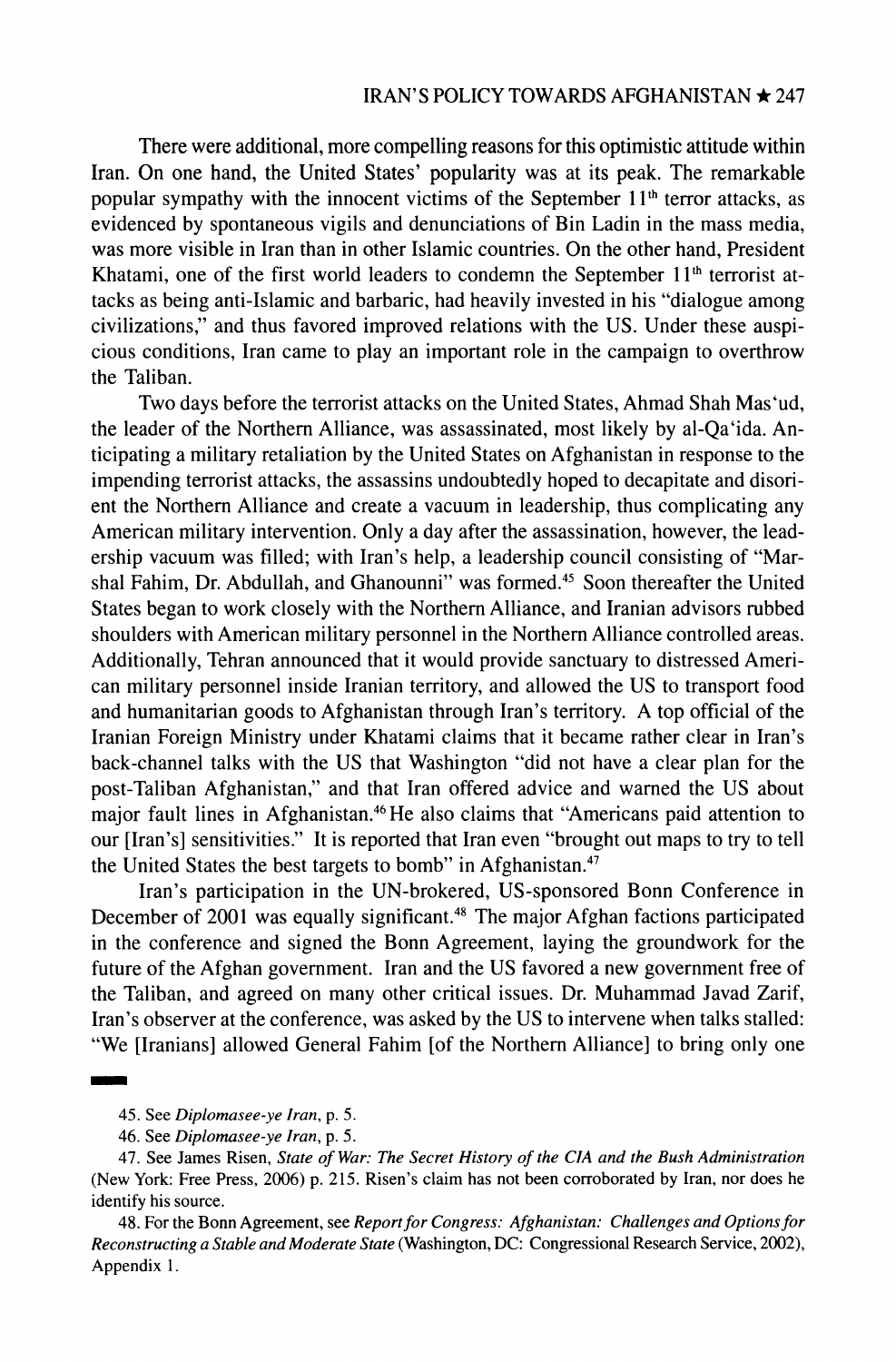**division inside Kabul, and proved all of Pakistan's fear of a bloodbath to be baseless."49 Although it originally favored an interim government headed by Rabbani, Iran dropped its proposal in support of Hamid Karzai, who was the US choice. Iran also pressured a reluctant Isma'il Khan, the self-appointed Emir of Herat, to support Karzai.** 

**During the first year of the new Afghan government, the rapprochement between the United States and Iran continued as they competed for influence in Afghanistan. On January 3rd, 2002, however, Israeli Defense Forces captured what they claimed to be a Palestinian Authority-owned freighter, the Karine A, loaded with 50 tons of weapons. The IDF Chief of General Staff, Shaul Mofaz, who is an Iranian by**  birth, confirmed that some of the confiscated weapons were Iranian made.<sup>50</sup> It was **also reported that the freighter had been loaded with weapons in Iran. Although Iran dismissed the allegation as an "Israeli conspiracy" to derail US-Iran negotiations over Afghanistan, the incident nevertheless became a catalyst for the rapid deterioration of US-Iran relations. A few weeks after the incident, President Bush included Iran as a member of the "Axis of Evil" in his January 2002 State of the Union speech.** 

**After the presidential speech, the rhetoric from Washington and Tehran returned to a hostile and threatening tone. Hashemi Rafsanjani claimed that the US intended "to make a nest for themselves here [Central Asia]." The Pasdaran commander warned that the next target after Afghanistan would be Iraq, and then other countries. Hassan Rouhani claimed that "the Bush Doctrine" was designed to destabilize Iran."5' Iran defiantly released Hekmatyar, who quickly joined the anti-Karzai forces.52 In Washington, George Tenet, Director of the Central Intelligence Agency, declared that Iran's initial signs of cooperation had "eclipsed" and that "while Iran's officials express a shared interest in a stable government in Afghanistan, its security forces appear bent on countering the US presence. This seeming contradiction in behavior reflects deepseated suspicions among Tehran's clerics that the US is committed to encircling and overthrowing them."53 Zalmay Khalilzad, President Bush's envoy to Afghanistan and now US envoy to Iraq, condemned Iran's un-elected officials - a clear reference to conservative clerics - for destabilizing Afghanistan, suggesting that they "feel threatened by the emergence of a moderate and Western-oriented Afghanistan that might encourage the Iranian people to demand the same for their own country."54 He accused Iran of harboring members of al-Qa'ida, and of sending subversive elements to foment mischief in Afghanistan, a claim both Iran and the Karzai government denied.** 

**<sup>49.</sup> Kaveh Afrasiabi and Abbas Maleki, "Iran's Foreign Policy After 11 September," The Brown Journal of World Affairs, Volume IX, Issue 2 (Winter/Spring 2003), p. 259; see also Zarif's interview with Time, January 25, 2002.** 

**<sup>50.</sup> wwwjewishvirtuallibrary.org/jsource/peace/paship.html.** 

**<sup>51.</sup> Hamshahri, July 20, 2002, 29 Tir, 1381.** 

**<sup>52.</sup> Risen, State of War, p. 215.** 

**<sup>53.</sup> George J. Tenet, "Worldwide Threat," Testimony before the Senate Armed Services Committee,**  March 19, 2002, p. 6. See: http://www.cia.gov/cia/public\_affairs/speeches/2002/senate\_select\_hearing\_ **03 192002.html.** 

**<sup>54.</sup> Zalmay Khalilzad, "Speech to the American-Iranian Council," March 13, 2002.**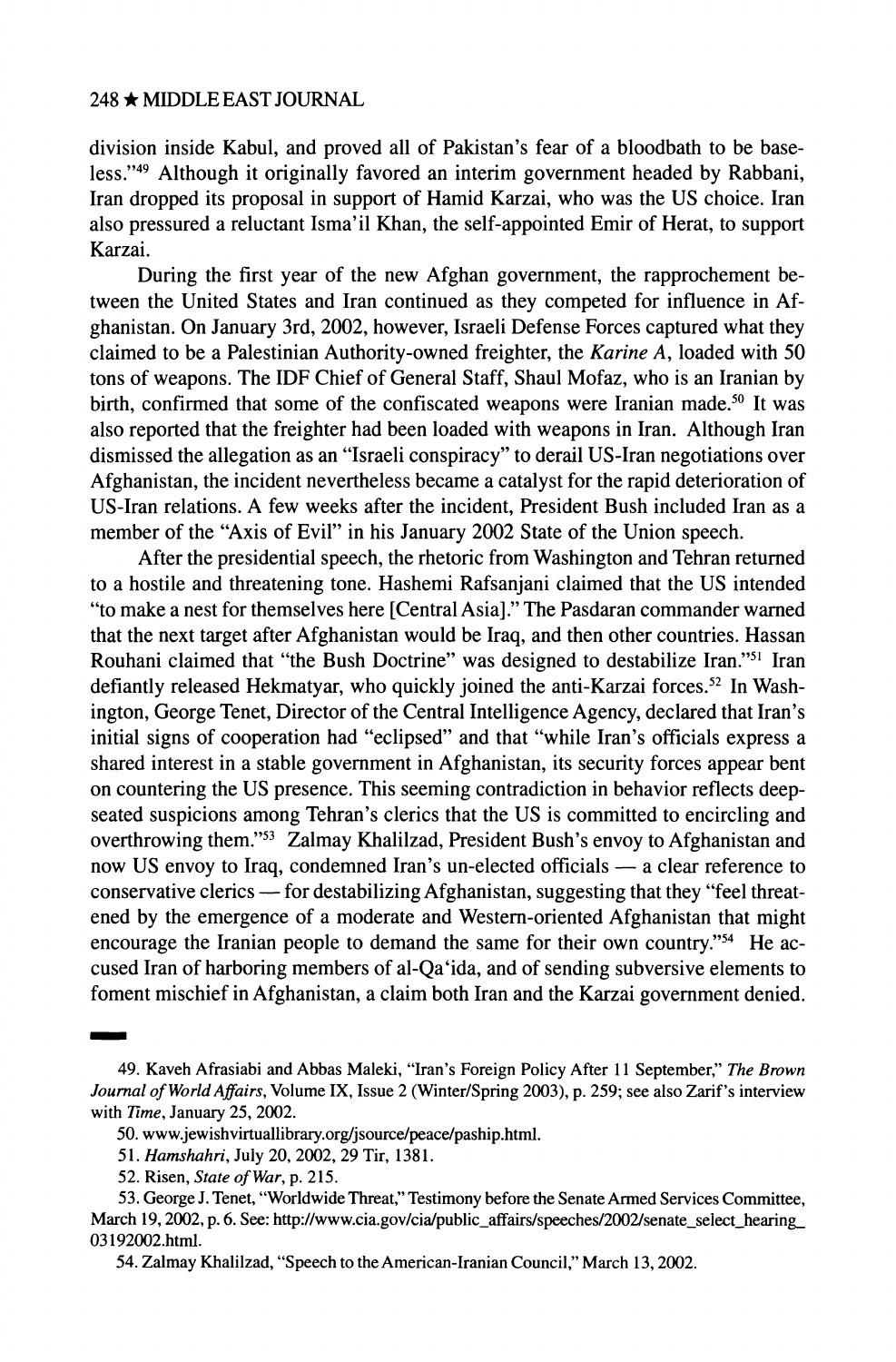**Despite the harsh rhetoric between Washington and Tehran, Iran's Afghan policy did not change after the "Axis of Evil" speech. This lack of shift in policy lent credence to a suggestion by a Western diplomat that "Iran's game is to be publicly obstructive and privately constructive."55** 

## **IRAN AND KARZAI IN THE KHATAMI ERA**

**With Hamid Karzai as the head of the Interim Authority, and with the Northern Alliance as a major power broker in the new government, Iran reformulated its Afghan policy to achieve four main goals: to collaborate with the Karzai government without abandoning its support for Iran's other allies in Afghanistan; to engage heavily in the reconstruction of Afghanistan in order to create an "economic sphere of influence" and transform Herat into a buffer zone; to avoid direct confrontation with the US while pressuring Kabul gradually to reduce US influence; and to reduce the flow of narcotics to Iran.** 

**The bilateral relations were generally friendly. Karzai appealed to both the United States and Iran not to allow their differences to poison their policies toward Afghanistan. While he cannot survive without generous US support, Karzai recognizes Iran's potential to foment instability by unifying his opponents. Karzai has repeatedly paid tribute to the "unforgettable support" of Iran, which has "behaved like the brother of the Afghan people." In his official visit to Afghanistan in 2002, President Muhammad**  Khatami declared that "today, the Afghan nation has a government that is based on its **own will ... the stability and security of Afghanistan is the same as our own security and stability."56 Moreover, the two countries signed a number of bilateral agreements dealing with issues ranging from fighting terrorism to economic cooperation.57** 

**The bilateral relations, however, were not devoid of tension. The status of Afghan refugees, estimated to be over 2 million with only 900,000 of them properly identified, was a continuing source of friction between the two neighbors.58 Some refugees returned to their homeland since the fall of the Taliban, but a significant number returned to Iran.59 The presence of the multinational troops in Afghanistan was also a sensitive issue. While Karzai favors their presence to consolidate his own rule and to stabilize the country, Iran demands their withdrawal. Finally, the "pipeline politics" continued to taint relations between the two countries: Iran's vehement opposition to the Turkmenistan-Afghanistan-Pakistan pipeline, and its own proposed \$7 billion, 2,600 kilometer Iran-Pakistan pipeline, angered many Afghans, who accuse** 

**<sup>55.</sup> Romesh Ratnesar, "Tehran's Game," Time, February 4, 2002, p. 42.** 

**<sup>56. &</sup>quot;Karzai, Khatami Press Conference," BBC Monitoring, South Asia, Radio Afghanistan (Kabul), August 13, 2002.** 

**<sup>57.</sup> Hamshahri, February 27, 2002, 8 Esfend 1383.** 

**<sup>58.</sup> BBC Persian, February 19, 2006. www.bbc.co.uk/persian/iran/story/2006/02/printable/ 0602 19\_mv-afghans-iran.shtml.** 

**<sup>59.</sup> Foreign Minister Mattaki is quoted as saying that the Iranian Embassy in Afghanistan is issuing up to 2,000 visas per day. "Afghanistan, Iran Sign Consular Cooperation Agreement," BBC Worldwide Monitoring, South Asia, December 26, 2005.**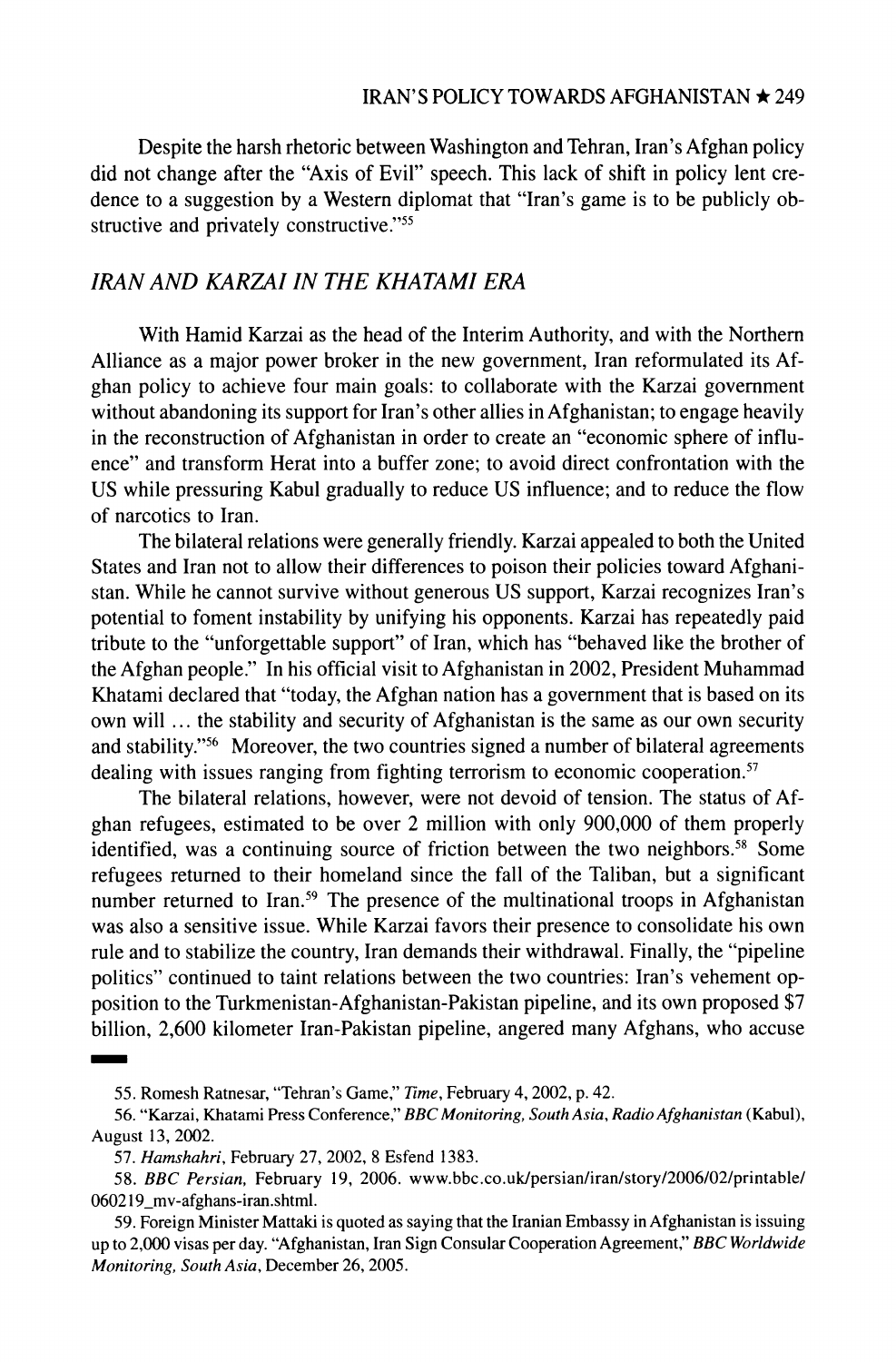**Iran of undermining their country's economic well-being.** 

**From the Iranian perspective, the most contentious issues, however, were opium production in Afghanistan, Karzai's recent campaign to undermine the power of war**lords friendly to Iran, and his policy of increasing the Puhstun presence in his govern**ment. Afghanistan is producing more opium today than it ever produced under the**  Taliban, and has become "a narco-state."<sup>60</sup> In 2005, total export value of opium to **neighboring countries was a staggering \$2.7 billion, or about 52% of Afghanistan's**  \$5.2 billion GDP.<sup>61</sup> Although opium production in 2005 was slightly lower than **2004, it is still dangerously high. Iran has been cautious not to blame Karzai directly, even if hundreds of its security forces have recently been killed in clashes with traffickers. As usual, the United States is labeled as the easy scapegoat: "Are these people [Americans] who with the aid of their satellites monitor the car numbers of the Afghans in the deserts to track down terrorists unable to detect poppy farms?"62 asked Rafsanjani. Opium production and distribution generates substantial revenues for terrorist groups and subversive elements which could further destabilize the 560 miles of common borders between Iran and Afghanistan.** 

**Karzai's policies to centralize Kabul's authority and to increase the Pushtun presence in the government generated new stress in the bilateral relations. These policies are incompatible with Iran's position that a truly multi-ethnic, federal Afghan system, with both a strong center and equally strong provinces, is the most effective system for insuring stability in Afghanistan. There are now disturbing signs that "inter-ethnic tension" has been exacerbated.63 In Karzai's cabinet in 2003, for example, Tajiks, Uzbeks, and Shi'ites were well represented, while the Northern Alliance con**trolled the defense and foreign ministries.<sup>64</sup> After the presidential election in 2004, **Karzai, a Durrani Pushtun, has increased the representation of the Pushtuns under the pretext of bringing technocracy to his cabinet.65** 

**Complementary to this policy of Pushtunization is the campaign to "demobilize, disarm and reintegrate" (DDR) the centrifugal forces. Toward this goal, Karzai stripped Isma'il Khan of his governorship of Herat. General Muhammad Fahim was also removed as one of Afghanistan's vice-presidents. Despite these changes, Karzai's authority has not extended far beyond Kabul. The power bases of Isma'il Khan and Fahim have not been eroded, and they remain influential figures. It is estimated that** 

**<sup>60.</sup> Thomas H. Johnson, "The Prospects for Post-Conflict Afghanistan: A Call of the Sirens to the Country's Troubled Past," Strategic Insights, Volume V, Issue 2 (February 2006), p. 2.** 

**<sup>61.</sup> United Nations Office on Drugs and Crime, Summary Findings of Opium Trends in Afghanistan, 2005, September 12, 2005, p.1. See: www.unodc.org/pdf/afg/2005SummaryFindingsOfOpium TrendsAfghanistan.pdf.** 

**<sup>62. &</sup>quot;Rafsanjani Condemns Israeli Attacks Against Palestinian Refugee Camps," BBC Monitoring, South Asia from Voice of Islamic Republic of Iran, March 8, 2002.** 

**<sup>63.</sup> Johnson, The Prospects, p. 17.** 

**<sup>64.</sup> See the Hizb-e Wahdat, http://geocities.comlwahdat\_magazine/governmental.html. See also Johnson, The Prospects, p. 5.** 

**<sup>65.</sup> Johnson, The Prospects, pp. 5, 8 and 17; Gulshan Dietl, "War, Peace and the Warlords: The Case of Ismail Khan of Herat in Afghanistan," Alternatives: Turkish Joumal of International Relations, Vol. 3, Nos. 2 &3 (Fall 2004), pp. 41-66.**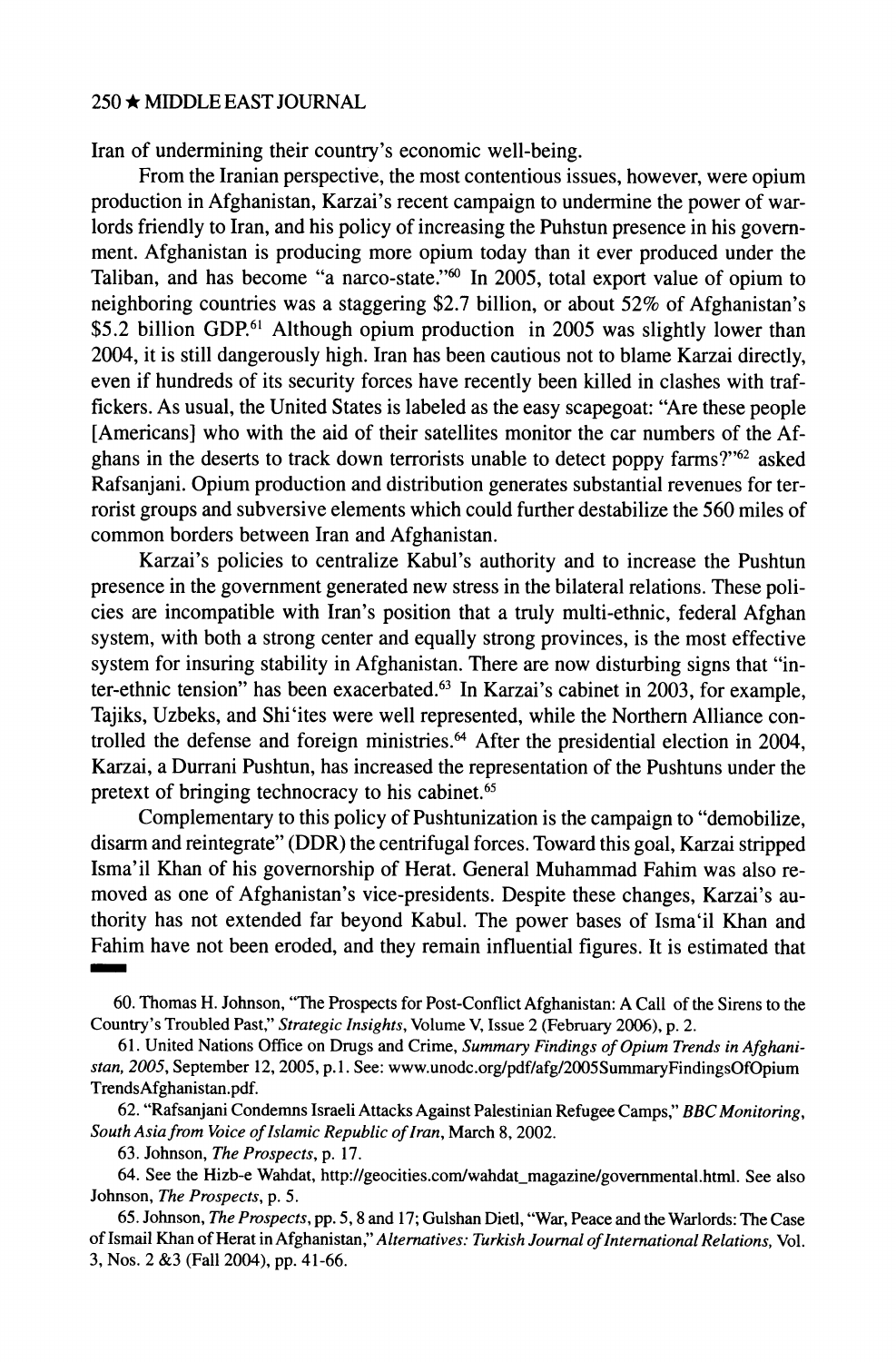**Fahim has a 50,000-strong militia under his personal command.66** 

**Karzai's recent maneuvers have surely increased the bilateral tension. Although Karzai has indicated on many occasions that "Iran has never interfered in internal affairs of Afghanistan," there is some evidence to the contrary.67 During the presidential election in 2004, while Iran was publicly supporting the elections, it used the Mashhad radio, broadcast in Persian, to question the legitimacy of the election, calling Karzai the "stooge of the US."68 Anis, an Afghan newspaper, has accused Iran of fomenting anti-US sentiment, citing the protest over alleged desecration of the Koran as an example, a charge Iran vehemently denies.69** 

#### **IRAN AND AFGHAN RECONSTRUCTION**

**One of the main objectives of Iran is to create an "economic sphere of influence" in Afghanistan, with the ultimate goal of becoming the hub for the transit of goods and services between the Persian Gulf, Afghanistan, Central Asia, China, and India. Clearly, the economic sphere of influence would also enhance Iran's political and security objectives. At the International Pledging Conference in Tokyo, in January of 2002, Iran committed \$560 million towards Afghan reconstruction, making Iran the leading contributor; Iran pledged approximately 12% of the total \$4.5 billion reconstruction assistance. During the London Conference on Afghanistan Reconstruction in 2006, Iran pledged an additional \$100 million, and announced that the last installment of its original \$560 million commitment would be delivered before the end of 2006.70** 

**The bulk of these Iranian investments lie in the Herat region, and involve infrastructural projects, road and bridge construction, education, agriculture, power generation, and telecommunications projects. Iran has helped rebuild Afghanistan's radio and television infrastructure, and has increased its own radio and television programs in Dari. From 2002-2003, a total of \$1.5 billion of exports flowed to Afghanistan; Iran's share was only \$120 million.7" The amount of trade has increased significantly since 2002, thanks to improved roadways, lower tariffs, and new customs checkpoints. In 2005, the annual value of the trade was increased to \$250 mil-**

**<sup>66.</sup> Dietl, "War, Peace and the Warlords," p. 58.** 

**<sup>67.</sup> Hamshahri, February 27, 2002, 8 Esfend 1383.** 

**<sup>68.</sup> See Bill Samii, "Tehran Talks Out of Both Sides of Mouth on Afghan Election," RFE/RL Newsline, Vol. 8, No. 197, October 18, 2004. Many others questioned the legitimacy and fairness of the elections. See, for example, M. Nazif Shahrani, "Afghanistan's Presidential Elections: Spreading Democracy or a Sham?' Middle East Report Online, October 8, 2004. For the problems of building democracy in Afghanistan, see Barnett R. Rubin, "(Re)Building Afghanistan: The Folly of Stateless Democracy," Current History, 103 (April 2004), pp. 165-170** 

**<sup>69. &</sup>quot;We Should Not Fall Victim to Behind-the-Scenes Politicking," BBC Monitoring, South Asia, Anis, May 19, 2005.** 

**<sup>70.</sup> BBC Persian, January 31, 2006. See: www.bbc.co.uk/persian/afghanistan/story/2006/0l/printable/06013 I \_he\_afghanaids\_html.** 

**<sup>71. &</sup>quot;Iran Exports \$1Om to Afghanistan," BBC, Monitoring International Reportsfrom IRNA, October 1, 2002.**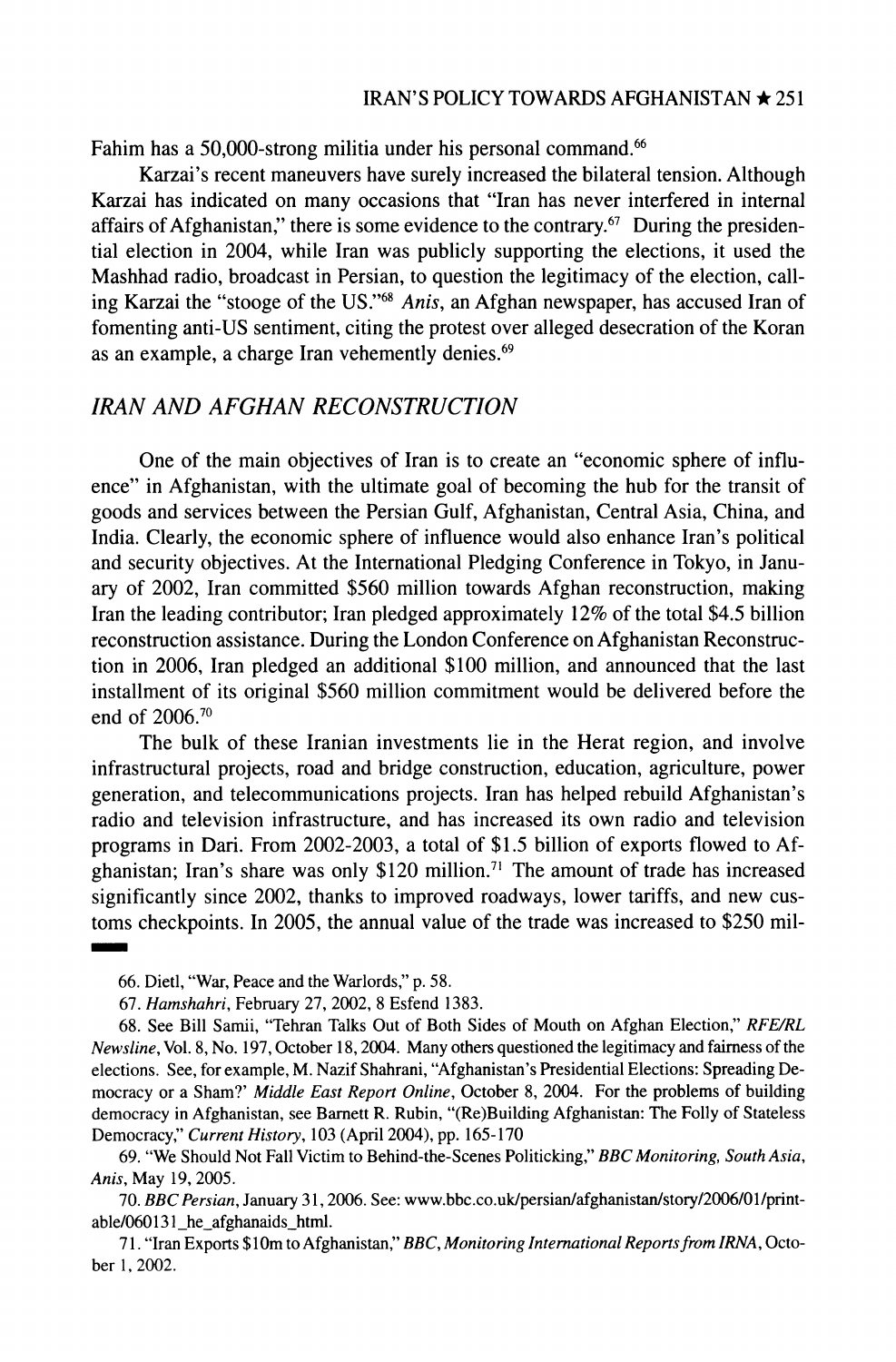**lion.72** 

**Iran also allocated some \$43 million to improve a 125-kilometer "Golden Tran**sit Route," linking the Dougharoun region in Iran to Herat.<sup>73</sup> The highway was inau**gurated when Karzai visited Iran in 2005. Iran has also announced its biggest project in the coming years: the construction of a 176-kilometer railroad from Iran to the city**  of Herat.<sup>74</sup> Iran has also provided loans and grants to Tajikistan for the construction **of a 5 kilometer Anzab tunnel. Once completed, this transit road, reminiscent of the Silk Road, would eventually connect Iran, through Herat, Mazar-e Sharif, and Tajikistan, to China. Iran has signed agreements with Afghanistan, Tajikistan, and Uzbekistan to provide access to international routes for those three landlocked countries.** 

**Iran is also upgrading a tax-free trade route, linking the Oman-based port of Chabahar to the southwestern border post of Malik in Afghanistan, and to Kandahar and Kabul. Once completed, it would greatly diminish the economic importance of the Karachi-Kandahar road, which is Afghanistan's only current roadway to international markets. The road would shorten the distance from the Persian Gulf to Afghanistan by some 700 kilometers; it would offerAfghanistan the right to use Chahbahar with a substantial discount on port fees; and it would also improve living conditions in Baluchestan, one of Iran's poorest provinces.75 Iran is additionally allocating substantial resources to upgrade the Malik Bridge over the Helmand River, as well as to upgrade another bridge over the Parian River on the Iran-Afghanistan border.76** 

#### **IRAN, HERAT, AND THE US**

**It is in the Herat region that Iran's influence in Afghanistan is most visible.**  Until 1857, Herat was considered an "integral part" of Iran.<sup>77</sup> When the British re**pelled Iranian advances toward Herat, Iran and the UK signed the Treaty of Paris in March of 1857. Although Iran abandoned its historic claim on Herat, it reserved the right, under Article VII, to send forces into Afghanistan "if its frontier is violated."78 Since then, Iran has occasionally sought to keep Herat as a buffer zone. For a few years, Isma'il Khan, the Emir of Herat, helped Iran to realize that goal.** 

**Today, Herat is arguably the most stable and prosperous region in Afghanistan, relatively free from al-Qa'ida and the Taliban. A small industrial city has been con-**

**<sup>72.</sup> Global News Wire, Asia Intelligence Wire, March 25, 2005, p. 1.** 

**<sup>73. &</sup>quot;Iran to Build Bridge to Afghanistan," BBC, Monitoring International Reports from IRNA, January 13, 2002.** 

**<sup>74.</sup> BBC Persian, February 2, 2006. www.bbc.co.uk/persian/story/2006/02/printable/**  060202\_v\_afghan\_london.html.

**<sup>75.</sup> Khaleej Times, September 24,2002.** 

**<sup>76.</sup> BBC, January 13, 2002. www.bbc.co.uk/persian/afghanistan/story/2005/07/printable/ 0507 12\_s industrial\_herat.** 

**<sup>77.</sup> Akbar Hashemi Rafsanjani, Amir Kabir Ya Ghahraman-e Mobareze Ba Astemar [Amir Kabir or the Hero of the Struggle Against Colonialism] (Tehran: Farahnai Press, 1346), p. 377.** 

**<sup>78.</sup> Hurewitz, J.C., ed. The Middle East and North Africa in World Politics: European Expansion, 1535-1914, Vol. 1 (New Haven: Yale University Press, 1975), pp. 341-343.**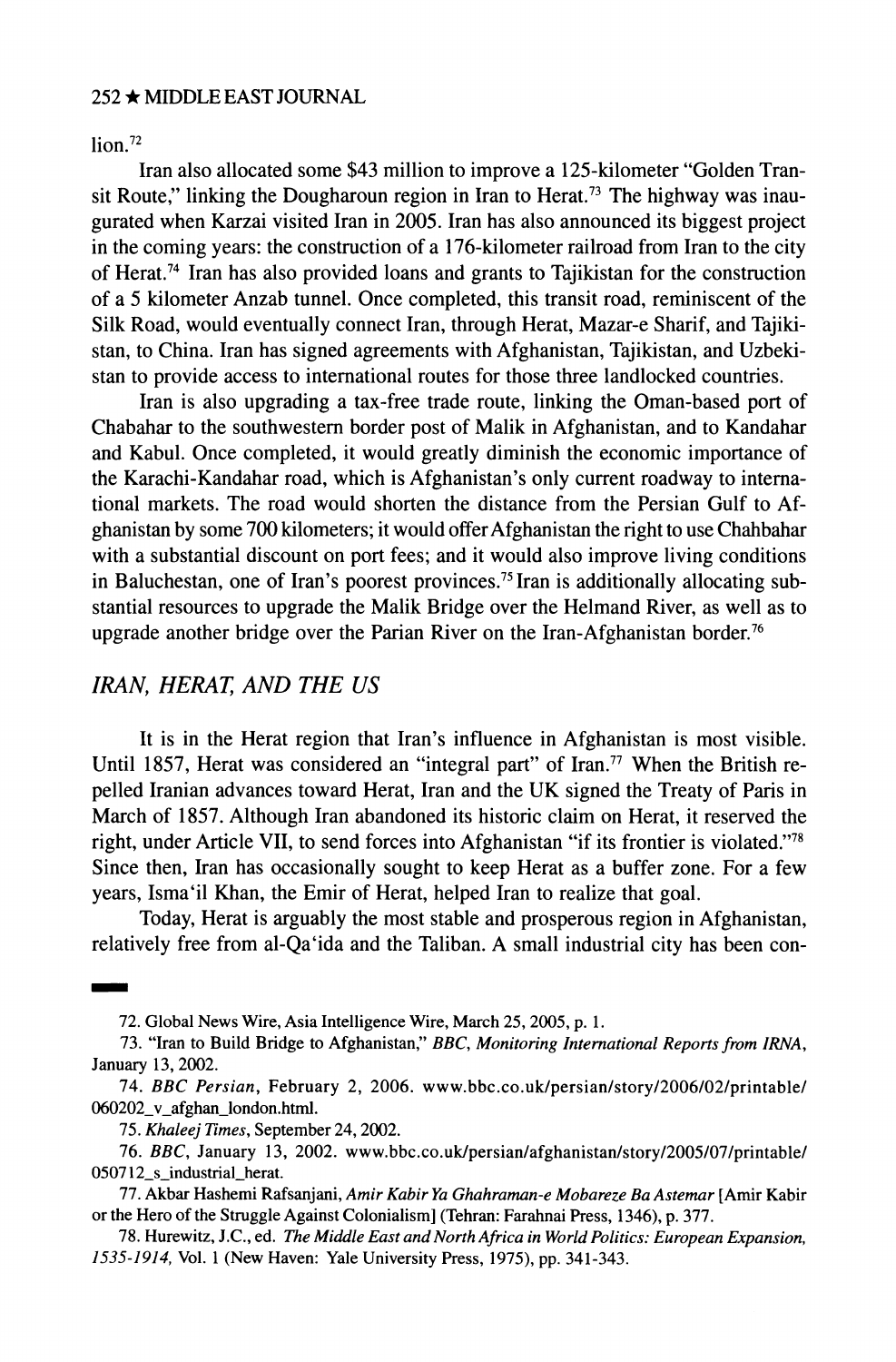structed, making it the industrial heartland of the country.<sup>79</sup> Herat's bazaars are re**portedly loaded with Iranian products, and the presence of the Iranian Revolutionary Guards is noticeable as well. It is estimated that between "100 to 400 trucks" and "at least 500 cars" cross Iranian borders to and from Herat daily. They carry a variety of goods to Afghanistan and Pakistan from Iran, as well as from Dubai.80 The maverick Isma'il Khan reportedly was earning as much as \$3 million a month from customs alone,81 a huge portion of which is generated from trade with Iran.** 

**The US and Iran have been engaged in a low-key competition in Herat, reminis**cent of the Great Game of the 19<sup>th</sup> Century. Isma'il Khan was apt at playing that **game: "both the U.S. and Iran," he said, "want the same thing in Herat that we want: stability, prosperity, and peace."82** 

**Isma'il Khan, like many other warlords, developed friendly relations with the US: "According to his [Khan's] security guards, the Americans are providing rudi**mentary military training to some of Khan's soldiers."<sup>83</sup> So close was the Khan to the **US that he "is permitting Special Forces soldiers to live in a hilltop fortress he built for himself when he was Harat's governor from 1992-1995."84** 

**The Khan had excellent relations with Iran as well. He reportedly received Iranian support in his escape from a Taliban prison. Sensitive to Iranian security concerns, he publicly rejected the need for foreign forces in the region: "if they come here and have an everyday presence, it will bring a reaction against them." Just as he denied receiving support from the US, he also denied any military support from Iran: "so the Americans should not worry so much about Iran."85 There were, however, reports that Iranian-trained Afghans joined the Khan's forces, which were estimated to be between 50,000-60,000 strong.86** 

**As President Karzai began to centralize authority and instituted a policy to "demobilize, disarm and reintegrate" warlords, Isma'il Khan became one of the policy's first victims. Initially, the Khan was asked to stop using the honorific title "Emir of the Southwest Afghanistan." Later, in June of 2003, he was forced to hand over \$20 million to the state treasury.87 Finally, President Karzai removed Isma'il Khan as governor of Herat in September of 2004; he was replaced with Sayid Muhmmad Khairkhwa.88 This proved to be a setback for Iran, although the decision has had little overall impact on Iran's growing influence in the region. Seyyed Hossein Anvari, the** 

**<sup>79.</sup> BBC Persian, July 12, 2005. www.bbc.co.uk/persian/afghanistan/story/2005/07/printable/ 050712\_s-industrialnl.html.** 

**<sup>80.</sup> Dietl, "War, Peace and the Warlords," p. 52.** 

**<sup>81.</sup> Charles Clover, The New York Times, October 9, 2002.** 

**<sup>82.</sup> Charles Clover, The New York Times, October 9, 2002.** 

**<sup>83.</sup> David Zucchino, The Los Angeles Times, March 26, 2002.** 

**<sup>84.</sup> David Zucchino, The Los Angeles Times, March 26, 2002.** 

**<sup>85.</sup> David Zucchino, The Los Angeles Times, March 26, 2002.** 

**<sup>86.</sup> Amy Waldman, The New York Times, April 3, 2002.** 

**<sup>87.</sup> Dietl, "War, Peace and the Warlords," p. 57.** 

**<sup>88.</sup> See Amin Tarzi, "Is Herrat a Prelude to the End of Afghan Warlordism?" September 26,2004, www.eurasianet.org.departments/insight/articles/ppO92604-pr.shtml.**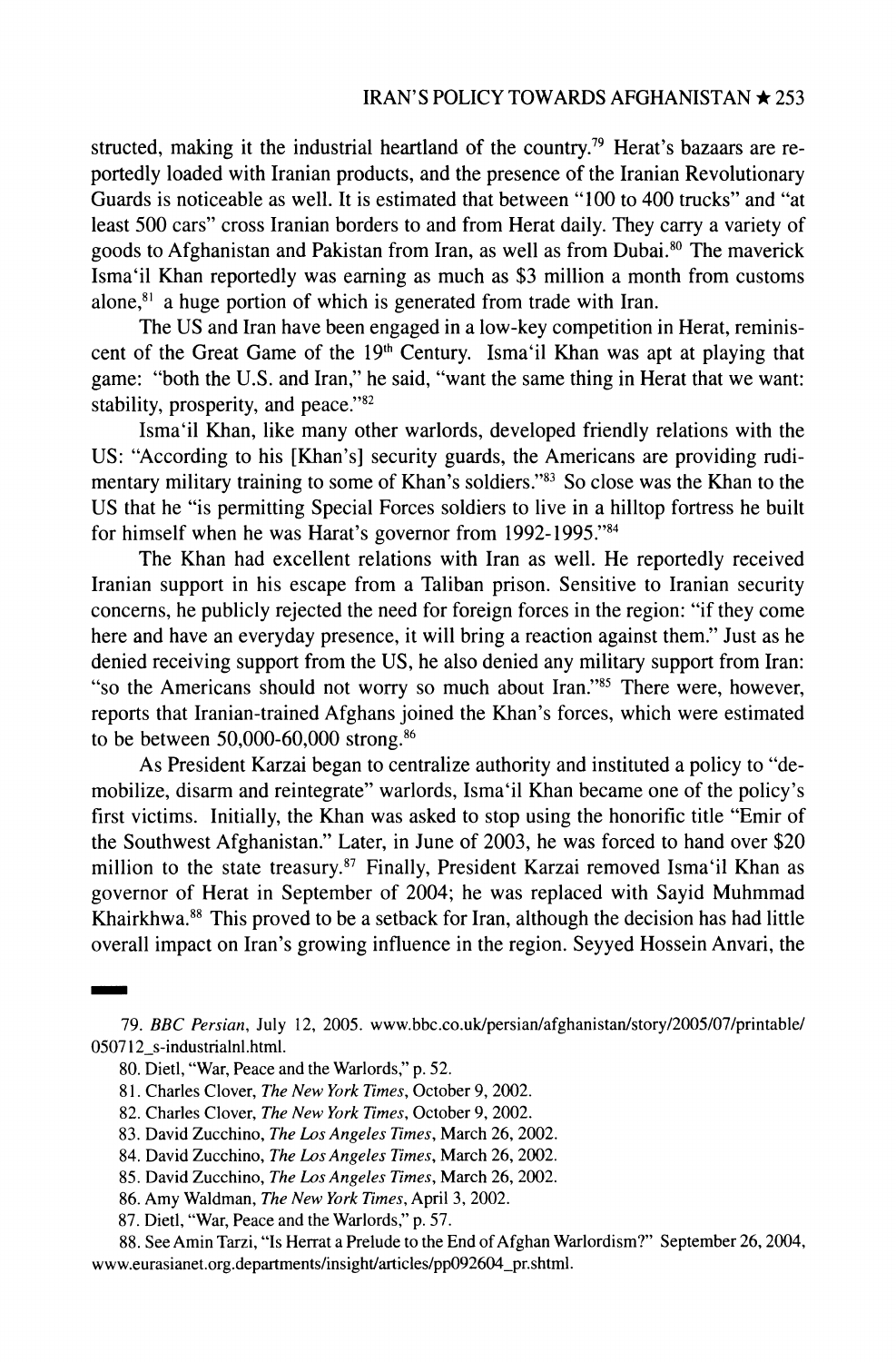**new governor, has also developed good relations with Iran. He is, however, no Isma'il Khan, who now serves in the cabinet as an ineffectual minister of an unimportant ministry.** 

#### **AHMADINEJAD AND AFGHANISTAN**

**After the US invasion of Iraq in 2003, Afghanistan was no longer a top priority for Iran. Once again, Iraq overshadowed Iran's other regional concerns. It is ironic that US policies helped transform Iran into a regional power, by removing the two main security threats to the Islamic Republic: the Taliban and Iraqi President Saddam Husayn. The invasion of Iraq, has, among other things, energized Iraqi Shi'ites. In the short time since the fall of Saddam, Iran has developed exceptionally friendly relations with the Iraqi government and has also created a sophisticated and multilayered "sphere of influence" within Iraq that is much more powerful than the one created in almost three decades of diplomacy in Afghanistan.89** 

**As those major strategic transformations were taking place in the region and as Iran's nuclear energy programs and policies became a contentious issue between the West and Iran, Dr. Mahmud Ahmadinejad won the presidency of Iran. He has formulated a "security-centered" and "Islam-centered" foreign policy that in some ways resembles Iran's foreign policy in the 1980s. With his new confrontational approach, Ahmadinejad has substantially increased Iran's isolation. His incendiary and reprehensible comment to "wipe Israel off the map" and his reckless denial of the horror of the Holocaust have generated unnecessary tension in Iran's relations with many countries. His "tit for tat" foreign policy assumes that Iran has given too many concessions to the West, particularly to the United States, without being sufficiently rewarded; that Iran's strategic position in the region and in the Islamic world is favorable while that of the US is not; and that Iran has to formulate a proactive rather than an appeasing foreign policy. More than his predecessors, he is thus likely to use Iran's influence and networks in Afghanistan to counter any offensive against Iran or to enhance Iran's other objectives.** 

**Still, Ahmadinejad's presidency has not, thus far, changed the direction of Iran's policy toward Afghanistan, nor has it lessened Iran's commitment to Afghan reconstruction, as evidenced by Iran's participation in the London Conference on Reconstruction of Afghanistan and its pledge of \$100 million in 2006. While visiting Afghanistan in December of 2005, Foreign Minister Manouchehr Mattaki echoed the sentiment of many other Iranian leaders: "we are like one soul in two bodies ... we are and will be standing by each other."90** 

**<sup>89.</sup> Mohsen M. Milani, "Iran, the Status Quo Power)" Current History, Vol. 104, No. 678 (January 2005), pp. 30-36.** 

**<sup>90. &</sup>quot;Afghanistan, Iran," BBC Worldwide Monitoring, South Asia, December 26, 2005.**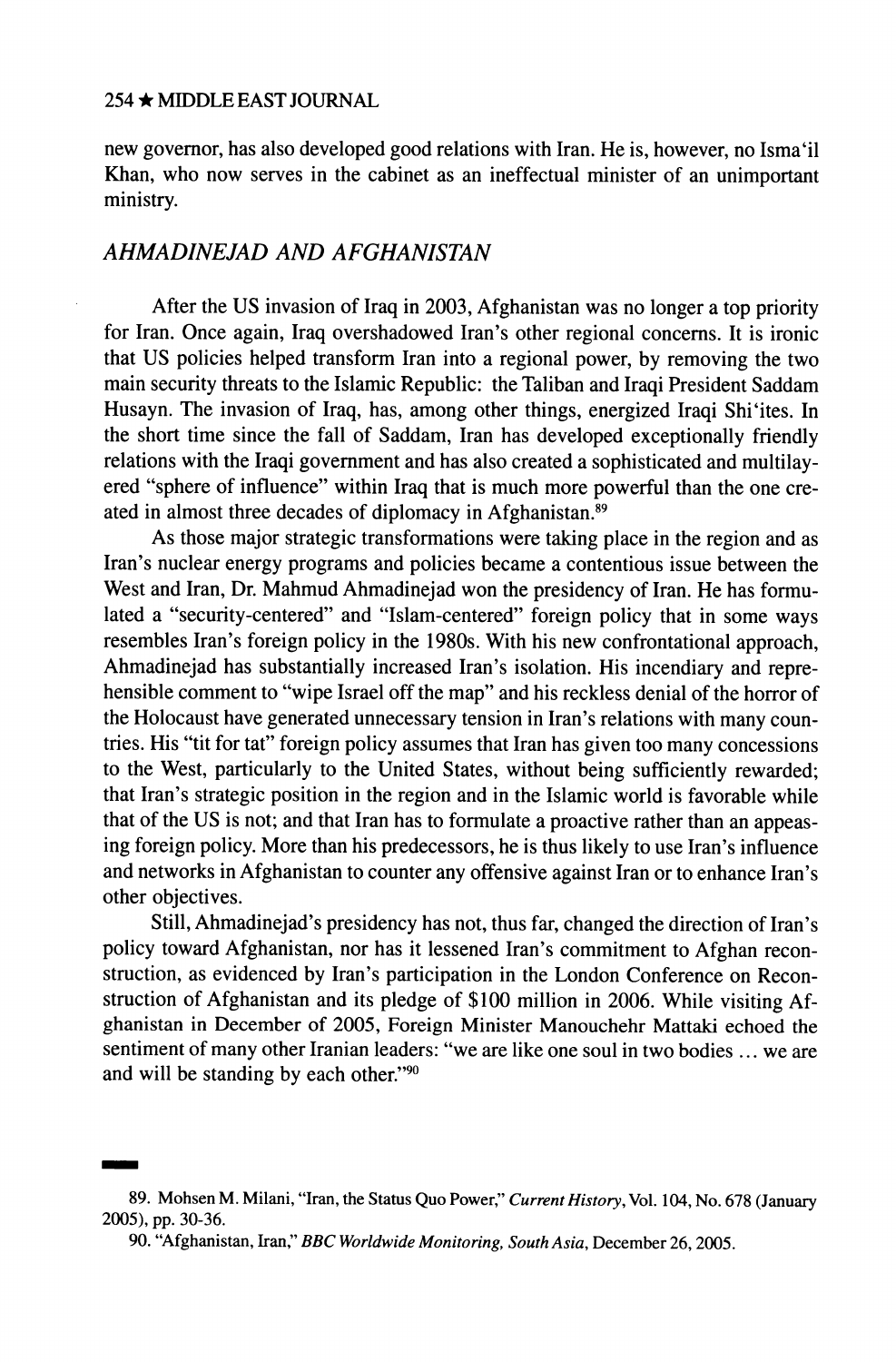**Even before the beginning of the Ahmadinejad presidency, however, Karzai's Pushtunization policy as well as his attempt to centralize authority and diminish the power of forces friendly to Iran had generated some uneasiness in the otherwise amicable relations between Iran and Afghanistan. These tensions have not disappeared. The presence of multinational forces in Afghanistan is, however, one area where the Ahmadinejad Administration is showing a slight policy change. In fact, Ahmadinejad has not only maintained that the presence of the multinational forces is a cause of instability in Afghanistan, he has hinted that Iran's reconstruction projects may be impeded. Thus, Iran has recently demanded a timetable for the withdrawal of multinational forces from Afghanistan.9'** 

**Iran also is keeping all its options open in Afghanistan and seems to have calculated that the country will not be stabilized anytime soon. The current situation in Iraq has certainly contributed to the overall instability in Afghanistan and thus has increased Iran's ability to foment trouble, if it so chooses. In 2005, the Taliban resurfaced, emboldened by the terrorist activities of their brethren in Iraq against the Coalition forces and Shi'ites. There have been increased occurrences of suicide bombings, roadside bombing, ambushes, and kidnappings in Afghanistan. Some former Taliban and religious extremists have even found new legitimacy as elected members of the Wolesi Jirga. Hekmatyar and his militia have also been reactivated.** 

**Iran's current policy toward Afghanistan is unlikely to change in the near future unless there is a major political change in Afghanistan, Iran is attacked by the United States, its nuclear facilities are struck, or Washington pursues "regime change" as its official policy toward Tehran.** 

## **CONCLUSION**

**While Iranian foreign policy has certainly been guilty in many cases of adventurism and extremism, Iran's policy toward Afghanistan has contributed more to overall stability and moderation than to instability and extremism. It is rather sobering to quote Bamett R. Rubin, a leading expert on Afghanistan: "the United States [in the 1980s] was indirectly aligned with 'fundamentalists' while Iran courted the moderates."92 Iran, like other regional players, added fuel to the bloody Afghan civil war. Under the Taliban, Iran provided support to the same forces that ultimately collaborated with the United States to overthrow the Taliban. Since the liberation of Afghanistan, Iran has followed a moderate policy and has engaged in the reconstruction of that country.** 

**Some aspects of Iran's Afghan policy are clearly antithetical to US interests, but the two countries do share some common objectives. These shared objectives include** 

**<sup>91.</sup> BBC Persian, January 31, 2006. See: www.bbc.co.uk/persian/afghanistan/stroy/2006/0 1/printable/0601 3 l\_he-afghanids.shtml.** 

**<sup>92.</sup> Barnett R. Rubin, The Fragmentation of Afghanistan (New Haven: Yale University Press, 2002, Second edition), p. 252.**